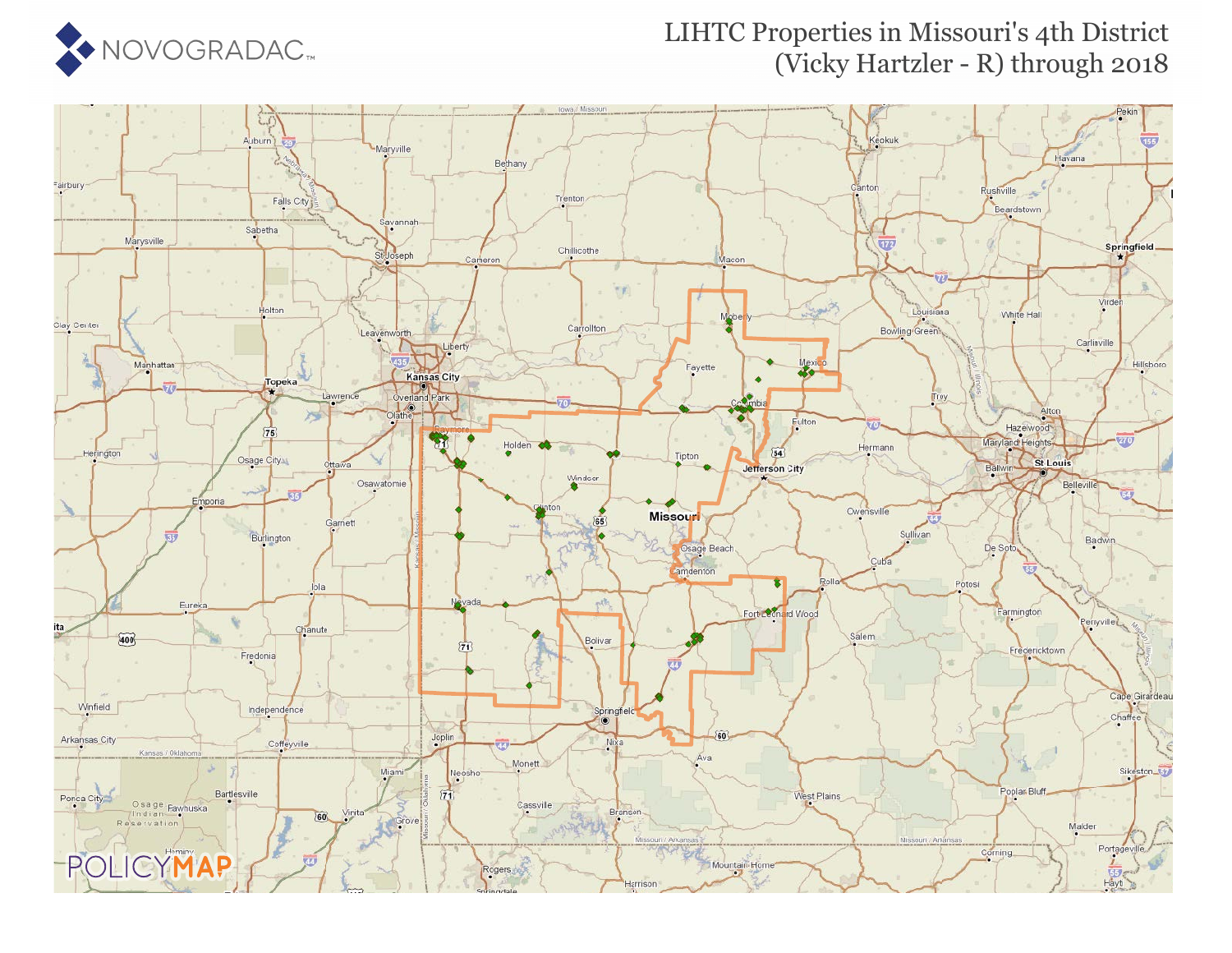| <b>Project Name</b>                    | <b>Address</b>                       | <b>City</b>                   | <b>State</b> | <b>Zip Code</b> | Nonprofit<br><b>Sponsor</b> | <b>Allocation</b><br><b>Year</b> | <b>Annual</b><br>Allocated<br><b>Amount</b> | <b>Year Placed</b><br>in Service | <b>Construction Type</b>  | <b>Total</b><br><b>Units</b> | Low<br><b>Income</b><br><b>Units</b> | <b>Rent or</b><br><b>Income</b><br><b>Ceiling</b> | <b>Credit</b><br>Percentage Bond                     | Tax-<br><b>Exempt</b> | <b>HUD Multi-</b><br>Family<br><b>Financing/Rental</b><br><b>Assistance</b> |
|----------------------------------------|--------------------------------------|-------------------------------|--------------|-----------------|-----------------------------|----------------------------------|---------------------------------------------|----------------------------------|---------------------------|------------------------------|--------------------------------------|---------------------------------------------------|------------------------------------------------------|-----------------------|-----------------------------------------------------------------------------|
| HAWTHORN ESTATES                       | 1900 JENKINS<br>DR                   | HARRISONVILLE MO              |              | 64701           | $\mathbf {No}$              | 2001                             | $\$0$                                       | 2002                             | New Construction          | 40                           | 40                                   |                                                   | $70\,\%$ present $\,$ No value                       |                       |                                                                             |
| HOUSTON PLAZA                          | 125 S HOUSTON ADRIAN<br><b>ST</b>    |                               | $_{\rm MO}$  | 64720           | No                          | 2002                             | \$0                                         | 2002                             | Acquisition and Rehab 34  |                              | 34                                   |                                                   | 30 % present $\rm\thinspace\gamma_{\rm es}$<br>value |                       |                                                                             |
| LAKEWOOD TERRACE                       | $200$ LAKEWOOD $\,$ BELTON TER       |                               | $_{\rm MO}$  | 64012           | $\rm\thinspace No$          | 2003                             | \$0                                         | 2002                             | New Construction          | 152                          | 152                                  |                                                   | $30\,\%$ present $\,$ Yes value                      |                       |                                                                             |
| MOBERLY PLAZA APTS<br>PHASE II         | 1831<br>RAVENWOOD MOBERLY<br>DR      |                               | MO           | 65270           | $\rm\thinspace No$          | 1995                             | \$0                                         | 2002                             | New Construction          | 20                           | 20                                   |                                                   | $70\,\%$ present $\,$ No value                       |                       |                                                                             |
| <b>MONROE ESTATES</b>                  | 411 KNIGHT ST LEBANON                |                               | MO           | 65536           | $\rm\thinspace No$          | 2002                             | \$0                                         | 2002                             | Acquisition and Rehab 74  |                              | 74                                   |                                                   | $30\,\%$ present $\,$ Yes value                      |                       |                                                                             |
| PLEASANT HILL<br><b>SENIORS</b>        | 1307                                 | LEXINGTON RD PLEASANT HILL MO |              | 64080           | No                          | 2000                             | \$0                                         | 2002                             | New Construction          | 19                           | 19                                   |                                                   | $30\,\%$ present $\,$ No value                       |                       |                                                                             |
| PRAIRIE PLAINS APTS 700 W EIGHTH LAMAR |                                      |                               | $\rm MO$     | 64759           | $\mathbf{N}\mathbf{o}$      | 2002                             | \$0                                         | 2002                             | Acquisition and Rehab 50  |                              | 50                                   |                                                   | $30\,\%$ present $\,$ Yes value                      |                       |                                                                             |
| <b>COLUMBIA SQUARE</b><br><b>APTS</b>  | $1016$ CLAUDELL $\,$ COLUMBIA<br>LN  |                               | MO           | 65203           | $\rm\thinspace No$          | 2004                             | \$0                                         | 2003                             | Acquisition and Rehab 128 |                              | 128                                  |                                                   | $30\,\%$ present $\,$ Yes value                      |                       |                                                                             |
| <b>SOUTH WHITE OAK</b>                 | 750 STANFORD MARSHFIELD<br><b>CT</b> |                               | $_{\rm MO}$  | 65706           | $\mathbf{N}\mathbf{o}$      | 2002                             | \$0                                         | 2003                             | New Construction          | 24                           | 24                                   |                                                   | $70\,\%$ present $\,$ No value                       |                       |                                                                             |
| APPLE COURT APTS                       | $734\rm~E~CULTON$<br><b>ST</b>       | WARRENSBURG                   | MO           | 64093           | $\mathbf {No}$              | 2004                             | \$0                                         | 2004                             | Acquisition and Rehab 24  |                              | 24                                   |                                                   | $30\,\%$ present $\,$ Yes value                      |                       |                                                                             |
| <b>COUNTRY PLACE</b>                   | 1928 COUNTRY MEXICO<br>PL CT         |                               | <b>MO</b>    | 65265           | No                          | 2003                             | \$0                                         | 2004                             | <b>New Construction</b>   | 17                           | 17                                   |                                                   | $70\,\%$ present $\,$ No value                       |                       |                                                                             |
| <b>DIVINE ESTATES</b>                  | 801 E 19TH ST LAMAR                  |                               | MO           | 64759           | Yes                         | 2003                             | \$0                                         | 2004                             | <b>New Construction</b>   | 36                           | 36                                   |                                                   | $70\%$ present $\overline{N_0}$<br>value             |                       |                                                                             |
| <b>KENTON PLACE</b>                    | 1101 E OHIO ST CLINTON               |                               | $_{\rm MO}$  | 64735           | $\rm\thinspace No$          | 2003                             | \$0                                         | 2004                             | Acquisition and Rehab 70  |                              | 70                                   |                                                   | Both $30\%$<br>and 70%<br>present value              | No                    |                                                                             |

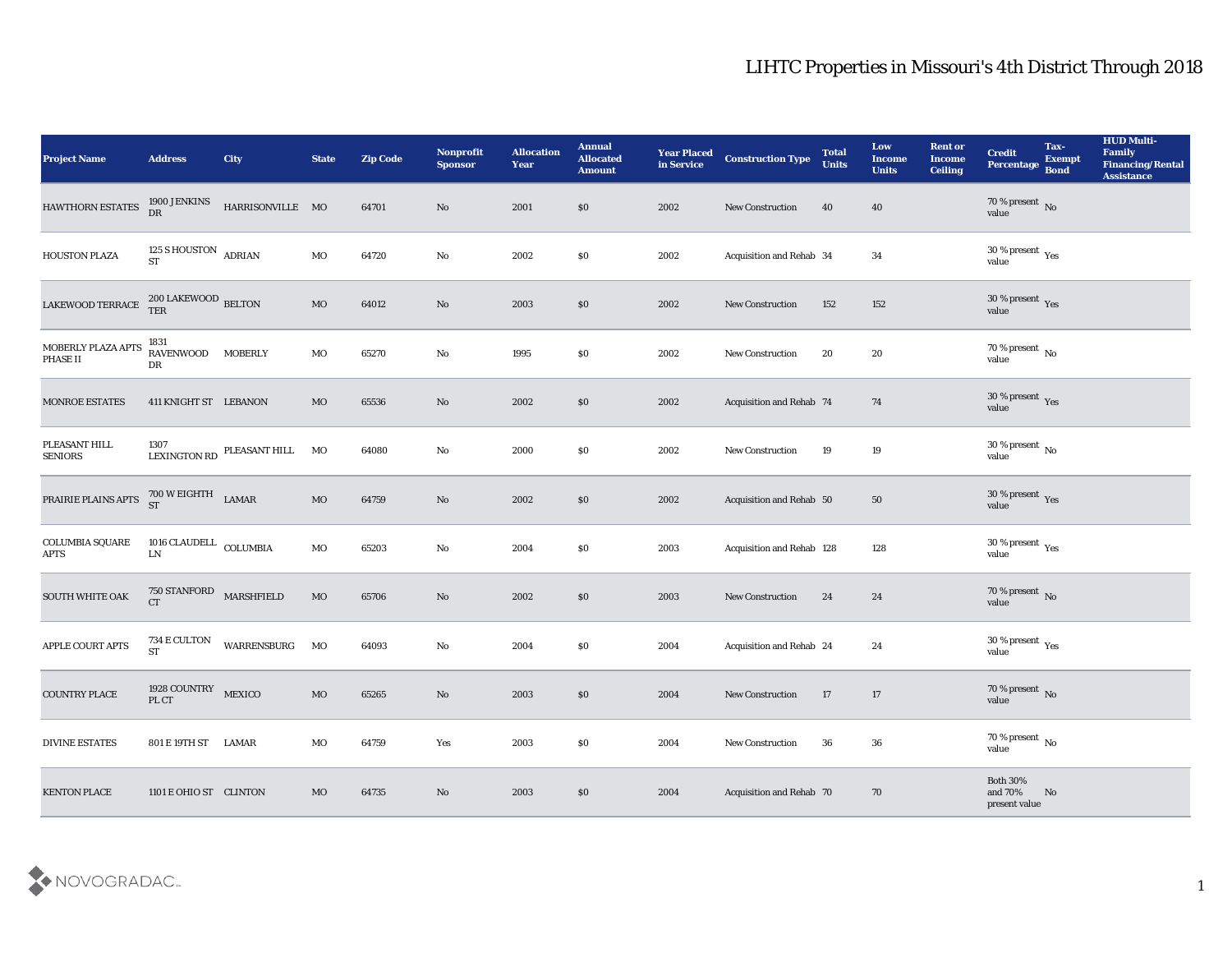| <b>Project Name</b>                                            | <b>Address</b>                       | <b>City</b>                    | <b>State</b> | <b>Zip Code</b> | Nonprofit<br><b>Sponsor</b> | <b>Allocation</b><br><b>Year</b> | <b>Annual</b><br><b>Allocated</b><br><b>Amount</b> | <b>Year Placed</b><br>in Service | <b>Construction Type</b>              | <b>Total</b><br><b>Units</b> | Low<br><b>Income</b><br><b>Units</b> | <b>Rent or</b><br><b>Income</b><br><b>Ceiling</b> | <b>Credit</b><br>Percentage                 | Tax-<br><b>Exempt</b><br><b>Bond</b> | <b>HUD Multi-</b><br>Family<br><b>Financing/Rental</b><br><b>Assistance</b> |
|----------------------------------------------------------------|--------------------------------------|--------------------------------|--------------|-----------------|-----------------------------|----------------------------------|----------------------------------------------------|----------------------------------|---------------------------------------|------------------------------|--------------------------------------|---------------------------------------------------|---------------------------------------------|--------------------------------------|-----------------------------------------------------------------------------|
| $\mbox{MARS}{}$ HFIELD SENIOR $\;$ 1060 BANNING<br><b>APTS</b> | <b>ST</b>                            | MARSHFIELD                     | MO           | 65706           | No                          | 2003                             | $\$0$                                              | 2004                             | <b>New Construction</b>               | 30                           | 30                                   |                                                   | 70 % present $\,$ No $\,$<br>value          |                                      |                                                                             |
| <b>CLAUDELL LANE</b><br><b>HOMES</b>                           | 603 CLAUDELL<br>LN                   | COLUMBIA                       | MO           | 65203           | No                          | 2004                             | \$0                                                | 2005                             | Acquisition and Rehab 20              |                              | 20                                   |                                                   | Not<br>Indicated                            |                                      |                                                                             |
| <b>LAKEWOOD APTS</b>                                           | 206 OLD 63 N                         | COLUMBIA                       | MO           | 65201           | No                          | 2005                             | \$162,984                                          | 2005                             | Acquisition and Rehab 99              |                              | 100                                  | 60% AMGI                                          | $30\,\%$ present $\,$ Yes value             |                                      |                                                                             |
| PARK WEST ESTATES                                              | 818 BIRCH ST                         | <b>BUTLER</b>                  | MO           | 64730           | No                          | 2004                             | \$0                                                | 2005                             | <b>New Construction</b>               | 18                           | 18                                   |                                                   | Not<br>Indicated                            |                                      |                                                                             |
| SADDLEWOOD APTS                                                | 3219 W TENTH<br><b>ST</b>            | <b>SEDALIA</b>                 | MO           | 65301           | No                          | 2004                             | \$0                                                | 2005                             | Acquisition and Rehab 32              |                              | 32                                   |                                                   | Not<br>Indicated                            |                                      |                                                                             |
| STOCKTON HEIGHTS                                               | <b>701 OWENS</b><br>$\text{MILL}$ RD | <b>STOCKTON</b>                | MO           | 65785           | No                          | 2004                             | \$214,648                                          | 2006                             | Acquisition and Rehab 38              |                              | 38                                   | 60% AMGI                                          | <b>Both 30%</b><br>and 70%<br>present value | No                                   |                                                                             |
| <b>ASH PLACE APTS</b>                                          | 2095 N ASH ST NEVADA                 |                                | MO           | 64772           | No                          | 2005                             | \$400,045                                          | 2006                             | Acquisition and Rehab 40              |                              | 40                                   | 60% AMGI                                          | 70 % present $\,$ No $\,$<br>value          |                                      |                                                                             |
| <b>CLAUDELL LANE</b><br>PHASE II                               | <b>600 CLAUDELL</b><br>LN            | <b>COLUMBIA</b>                | $_{\rm MO}$  | 65203           | No                          | 2006                             | \$153,000                                          | 2006                             | <b>Acquisition and Rehab 27</b>       |                              | 27                                   | 60% AMGI                                          | <b>Both 30%</b><br>and 70%<br>present value | No                                   |                                                                             |
| MOBERLY APTS PHASE<br>$\scriptstyle\rm II$                     | 2105 SILVA LN MOBERLY                |                                | MO           | 65270           | Yes                         | 2005                             | \$87,335                                           | 2006                             | Acquisition and Rehab 24              |                              | 24                                   | 60% AMGI                                          | <b>Both 30%</b><br>and 70%<br>present value | No                                   |                                                                             |
| <b>APPLE MANOR APTS</b>                                        | RD                                   | 301 LEXINGTON PLEASANT HILL MO |              | 64080           | Yes                         | 2006                             | \$84,125                                           | 2007                             | Acquisition and Rehab 24              |                              | 24                                   | 60% AMGI                                          | <b>Both 30%</b><br>and 70%<br>present value | No                                   |                                                                             |
| LINCOLN-HUBBARD<br><b>APTS</b>                                 | 711 N OSAGE<br>AVE                   | <b>SEDALIA</b>                 | MO           | 65301           | No                          | 2007                             | \$700,000                                          | 2009                             | Both New Construction 39<br>and $A/R$ |                              | 39                                   | 60% AMGI and 70%                                  | <b>Both 30%</b><br>present value            | No                                   |                                                                             |
| <b>MEXICO APTS II</b>                                          | 2717 S CLARK ST MEXICO               |                                | $_{\rm MO}$  | 65265           | Yes                         | 2008                             | \$68,064                                           | 2009                             | Acquisition and Rehab 20              |                              | $20\,$                               | 60% AMGI                                          | $30\,\%$ present $\,$ No value              |                                      |                                                                             |
| $\tt{TIMEER}$ $\tt{CREEK}$<br><b>ESTATES</b>                   | 1601<br>TIMBERCREEK LEBANON<br>CIR   |                                | $\rm MO$     | 65536           | ${\bf No}$                  | 2008                             | \$465,200                                          | 2009                             | New Construction                      | 36                           | ${\bf 36}$                           | 60% AMGI                                          | <b>Both 30%</b><br>and 70%<br>present value | $\mathbf{N}\mathbf{o}$               |                                                                             |

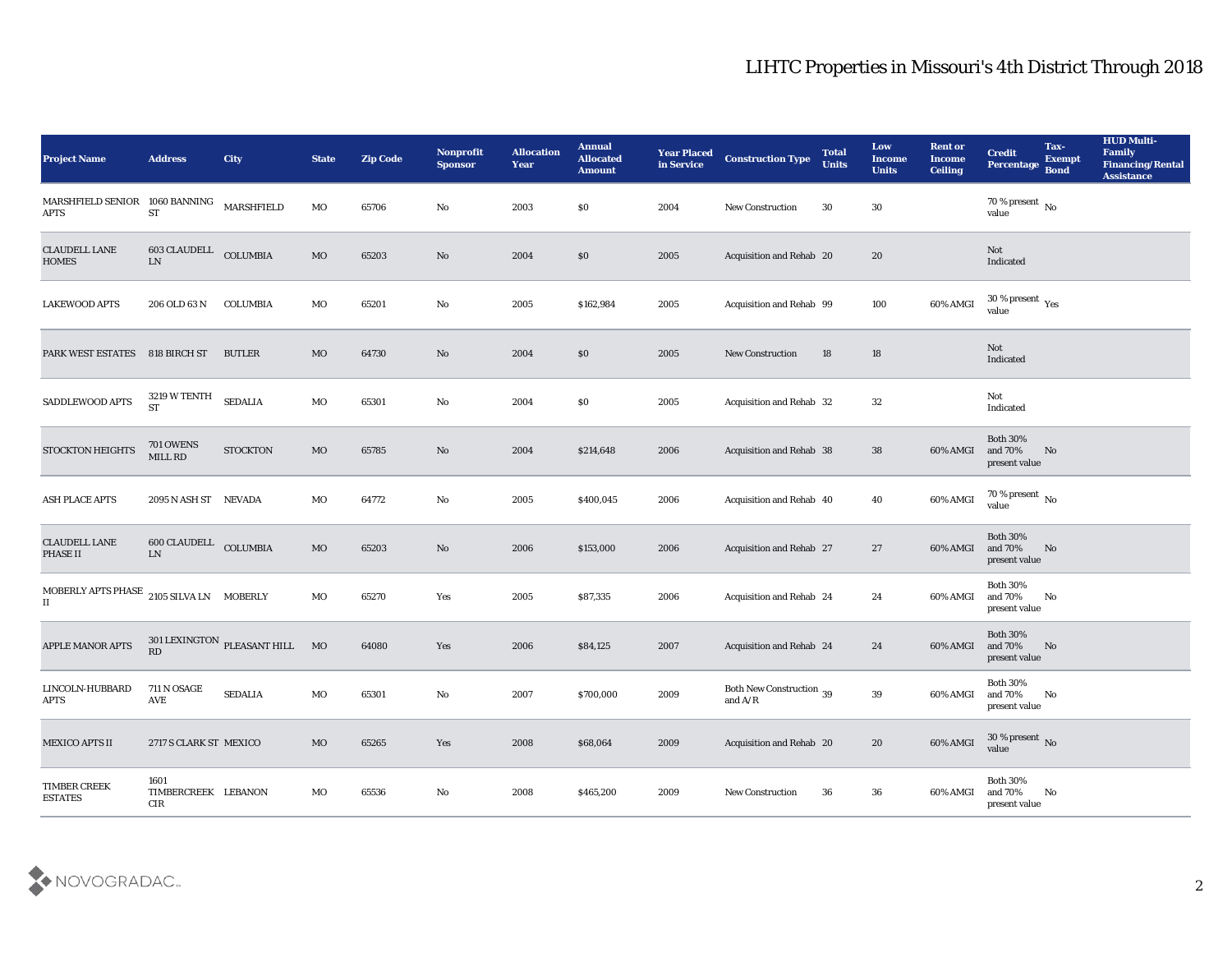| <b>Project Name</b>                                      | <b>Address</b>               | City           | <b>State</b> | <b>Zip Code</b> | Nonprofit<br><b>Sponsor</b> | <b>Allocation</b><br><b>Year</b> | <b>Annual</b><br><b>Allocated</b><br><b>Amount</b> | <b>Year Placed</b><br>in Service | <b>Construction Type</b> | <b>Total</b><br><b>Units</b> | Low<br><b>Income</b><br><b>Units</b> | <b>Rent or</b><br><b>Income</b><br><b>Ceiling</b> | <b>Credit</b><br>Percentage Bond            | Tax-<br><b>Exempt</b> | <b>HUD Multi-</b><br>Family<br><b>Financing/Rental</b><br><b>Assistance</b> |
|----------------------------------------------------------|------------------------------|----------------|--------------|-----------------|-----------------------------|----------------------------------|----------------------------------------------------|----------------------------------|--------------------------|------------------------------|--------------------------------------|---------------------------------------------------|---------------------------------------------|-----------------------|-----------------------------------------------------------------------------|
| COMMERCE BUILDING 224 S OHIO AVE SEDALIA<br><b>LOFTS</b> |                              |                | MO           | 65301           | No                          | 2009                             | \$398,000                                          | 2011                             | Acquisition and Rehab 26 |                              | 26                                   | 60% AMGI                                          | <b>Both 30%</b><br>and 70%<br>present value | No                    |                                                                             |
| COUNTRY VILLAS APTS 2251 SILVA LN MOBERLY                |                              |                | МO           | 65270           | No                          | 2009                             | \$670,000                                          | 2011                             | <b>New Construction</b>  | 44                           | 44                                   | 60% AMGI                                          | <b>Both 30%</b><br>and 70%<br>present value | No                    |                                                                             |
| <b>EMERSON PARK</b>                                      | 515 FALL<br><b>MEADOW LN</b> | <b>BELTON</b>  | MO           | 64012           | No                          | 2010                             | \$678,589                                          | 2011                             | New Construction         | 29                           | 29                                   | 60% AMGI                                          | <b>Both 30%</b><br>and 70%<br>present value | No                    |                                                                             |
| <b>SUMMER HILL</b><br><b>TOWNHOMES</b>                   | 301 S SUNRISE<br>DR          | <b>RAYMORE</b> | MO           | 64083           |                             | 1990                             | \$0                                                | 1991                             | New Construction         | $\overline{4}$               | $\overline{4}$                       |                                                   | Not<br>Indicated                            |                       |                                                                             |
| <b>SUMMER HILL</b><br><b>TOWNHOMES</b>                   | 317 S SUNRISE<br>DR          | <b>RAYMORE</b> | MO           | 64083           |                             | 1990                             | \$0                                                | 1991                             | <b>New Construction</b>  | $\overline{4}$               | $\overline{4}$                       |                                                   | Not<br>Indicated                            |                       |                                                                             |
| <b>SUMMER HILL</b><br><b>TOWNHOMES</b>                   | 401 S SUNRISE<br>DR          | <b>RAYMORE</b> | MO           | 64083           |                             | 1990                             | \$0                                                | 1991                             | <b>New Construction</b>  | $\overline{4}$               | $\overline{\mathbf{4}}$              |                                                   | Not<br>Indicated                            |                       |                                                                             |
| <b>SUMMER HILL</b><br><b>TOWNHOMES</b>                   | 408 S SUNRISE<br>DR          | <b>RAYMORE</b> | MO           | 64083           |                             | 1990                             | \$0                                                | 1991                             | <b>New Construction</b>  | $\overline{4}$               | $\overline{4}$                       |                                                   | Not<br>Indicated                            |                       |                                                                             |
| <b>SUMMER HILL</b><br><b>TOWNHOMES</b>                   | 409 S SUNRISE<br>DR          | <b>RAYMORE</b> | MO           | 64083           |                             | 1990                             | \$0                                                | 1991                             | New Construction         | $\overline{4}$               | $\overline{4}$                       |                                                   | Not<br>Indicated                            |                       |                                                                             |
| <b>SUMMER HILL</b><br><b>TOWNHOMES</b>                   | 500 S SUNRISE<br>DR          | <b>RAYMORE</b> | MO           | 64083           |                             | 1990                             | \$0                                                | 1991                             | <b>New Construction</b>  | $\overline{4}$               | $\overline{4}$                       |                                                   | Not<br>Indicated                            |                       |                                                                             |
| <b>SUMMER HILL</b><br><b>TOWNHOMES</b>                   | 501 S SUNRISE<br>DR          | <b>RAYMORE</b> | MO           | 64083           |                             | 1990                             | \$0                                                | 1991                             | <b>New Construction</b>  | $\overline{4}$               | $\overline{\mathbf{4}}$              |                                                   | Not<br>Indicated                            |                       |                                                                             |
| <b>SUMMER HILL</b><br><b>TOWNHOMES</b>                   | <b>508 S SUNRISE</b><br>DR   | <b>RAYMORE</b> | MO           | 64083           |                             | 1990                             | \$0                                                | 1991                             | <b>New Construction</b>  | $\overline{4}$               | $\overline{4}$                       |                                                   | Not<br>Indicated                            |                       |                                                                             |
| <b>SUMMER HILL</b><br><b>TOWNHOMES</b>                   | 509 S SUNRISE<br>DR          | <b>RAYMORE</b> | MO           | 64083           |                             | 1990                             | $\$0$                                              | 1991                             | <b>New Construction</b>  | $\overline{4}$               | $\overline{\mathbf{4}}$              |                                                   | Not<br>Indicated                            |                       |                                                                             |
| <b>FORREST VIEW VIX</b><br><b>APTS</b>                   | HC 60 BOX 59 DIXON           |                | MO           | 65459           |                             | 1992                             | \$0                                                | 1992                             | <b>New Construction</b>  | 16                           | 16                                   |                                                   | Not<br>Indicated                            |                       |                                                                             |

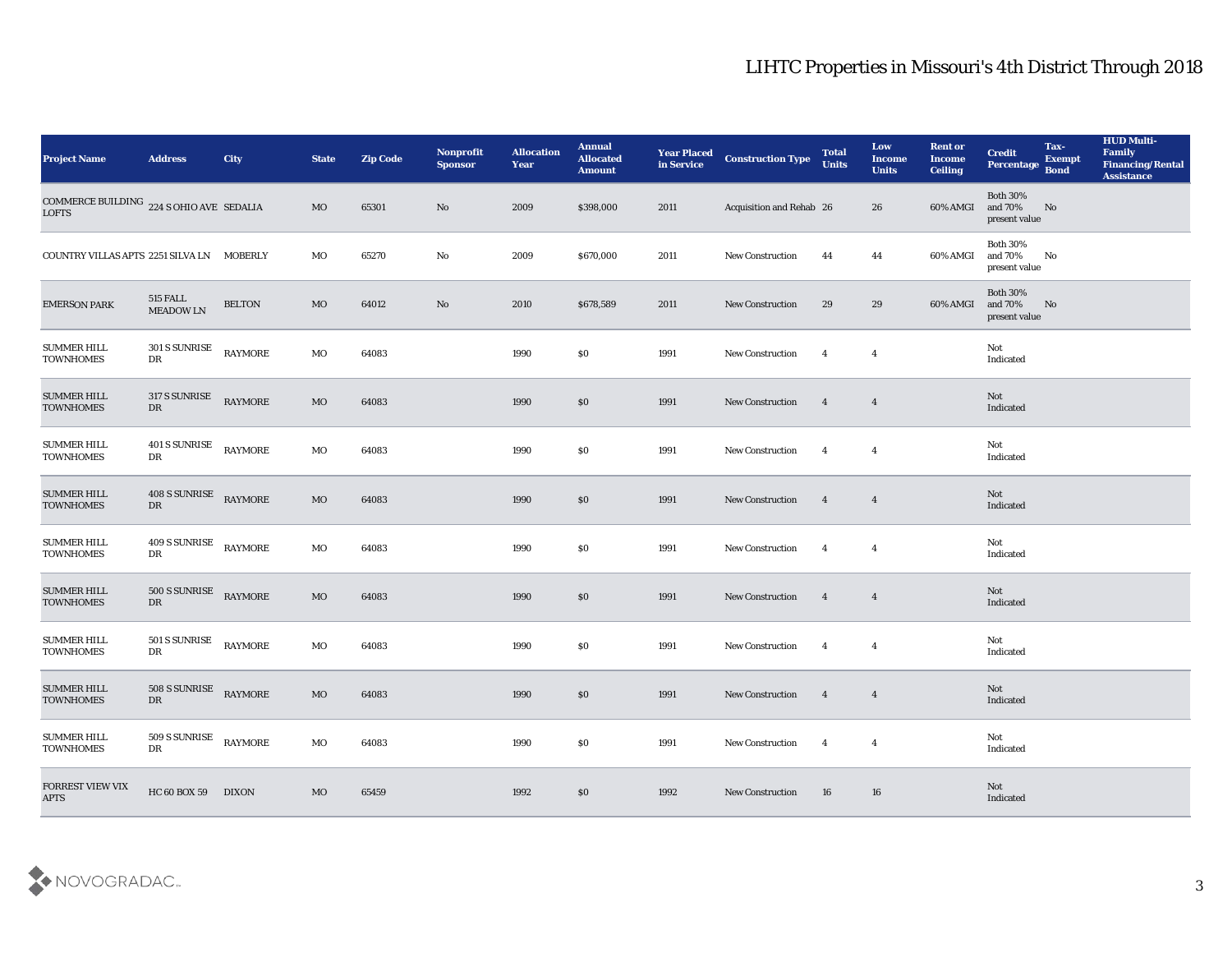| <b>Project Name</b>                                           | <b>Address</b>                                              | <b>City</b>     | <b>State</b> | <b>Zip Code</b> | Nonprofit<br><b>Sponsor</b> | <b>Allocation</b><br><b>Year</b> | <b>Annual</b><br><b>Allocated</b><br><b>Amount</b> | <b>Year Placed</b><br>in Service | <b>Construction Type</b> | <b>Total</b><br><b>Units</b> | Low<br><b>Income</b><br><b>Units</b> | <b>Rent or</b><br><b>Income</b><br><b>Ceiling</b> | <b>Credit</b><br>Percentage    | Tax-<br><b>Exempt</b><br><b>Bond</b> | <b>HUD Multi-</b><br>Family<br><b>Financing/Rental</b><br><b>Assistance</b> |
|---------------------------------------------------------------|-------------------------------------------------------------|-----------------|--------------|-----------------|-----------------------------|----------------------------------|----------------------------------------------------|----------------------------------|--------------------------|------------------------------|--------------------------------------|---------------------------------------------------|--------------------------------|--------------------------------------|-----------------------------------------------------------------------------|
| GE DAHMER RENTALS 502 SKY VUE DR RAYMORE                      |                                                             |                 | MO           | 64083           |                             | 1992                             | $\$0$                                              | 1992                             | <b>New Construction</b>  | $\overline{4}$               | $\overline{4}$                       |                                                   | Not<br>Indicated               |                                      |                                                                             |
| LEBANON PROPERTIES 750 MAIN ST<br>III                         |                                                             | <b>LEBANON</b>  | MO           | 65536           | No                          | 1989                             | $\$0$                                              | 1992                             | <b>New Construction</b>  | 24                           | 24                                   |                                                   | Not<br>Indicated               | No                                   |                                                                             |
| <b>STOVER ESTATES</b>                                         | $601\,\mathrm{W}\,\mathrm{FOURTH}\quad$ STOVER<br><b>ST</b> |                 | MO           | 65078           |                             | 1991                             | \$0\$                                              | 1992                             | New Construction         | 16                           |                                      | 16                                                | Not<br>Indicated               | No                                   |                                                                             |
| VERSAILLES ESTATES 300 S BURKE ST VERSAILLES                  |                                                             |                 | MO           | 65084           |                             | 1991                             | $\$0$                                              | 1992                             | <b>New Construction</b>  | 20                           | 20                                   |                                                   | Not<br>Indicated               | No                                   |                                                                             |
| WINDSOR'S BRIARWOO 424 PHELPS ST WINDSOR                      |                                                             |                 | MO           | 65360           |                             | 1991                             | \$0\$                                              | 1992                             | <b>New Construction</b>  | 16                           | 16                                   |                                                   | Not<br>Indicated               | No                                   |                                                                             |
| WEST SYCAMORE STREE $_{ST}^{501}$ SYCAMORE HARRISONVILLE MO   |                                                             |                 |              | 64701           |                             | 1992                             | $\$0$                                              | 1993                             | <b>New Construction</b>  | $\overline{\mathbf{4}}$      | $\overline{4}$                       |                                                   | Not<br>Indicated               |                                      |                                                                             |
| CALIFORNIA ESTATES 100 S GERHART CALIFORNIA                   |                                                             |                 | MO           | 65018           |                             | 1992                             | $\$0$                                              | 1993                             | <b>New Construction</b>  | 16                           | 16                                   |                                                   | Not<br>Indicated               |                                      |                                                                             |
| <b>GREENFIELD</b><br><b>PROPERTIES</b>                        | 559 BROAD ST                                                | GREENFIELD      | MO           | 65661           |                             | 1991                             | \$0\$                                              | 1993                             | <b>New Construction</b>  | 24                           | 24                                   |                                                   | Not<br>Indicated               | No                                   |                                                                             |
| HAINEN SENIOR APTS 237 W COOPER<br><b>PHASE II</b>            | <b>ST</b>                                                   | <b>TIPTON</b>   | MO           | 65081           |                             | 1992                             | \$0\$                                              | 1993                             | <b>New Construction</b>  | $\overline{4}$               | $\overline{\mathbf{4}}$              |                                                   | Not<br>Indicated               |                                      |                                                                             |
| <b>STOCKTON ESTATES</b><br> LP                                | 800 ORCHARD<br>${\cal S}{\cal T}$                           | <b>STOCKTON</b> | MO           | 65785           |                             | 1991                             | $\$0$                                              | 1993                             | <b>New Construction</b>  | 20                           | 20                                   |                                                   | Not<br>Indicated               | No                                   |                                                                             |
| <b>CLINTON ESTATES</b>                                        | 900 S SECOND<br>$\operatorname{ST}$                         | <b>CLINTON</b>  | MO           | 64735           |                             | 1993                             | \$0\$                                              | 1994                             | <b>New Construction</b>  | 24                           | 24                                   |                                                   | Not<br>Indicated               | No                                   |                                                                             |
| LEBANON OAKS APTS 601 ST LOUIS ST LEBANON                     |                                                             |                 | MO           | 65536           |                             | 1993                             | $\$0$                                              | 1994                             | New Construction         | 24                           | 24                                   |                                                   | Not<br>Indicated               | $\rm\thinspace No$                   |                                                                             |
| $ $ G/MARTIN & DAWN R 132 N CREST DR RAYMORE<br><b>DAHMER</b> |                                                             |                 | $_{\rm MO}$  | 64083           | $\mathbf {No}$              | 1995                             | \$0                                                | 1995                             | New Construction         | $\overline{4}$               | $\overline{4}$                       |                                                   | $70\,\%$ present $\,$ No value |                                      |                                                                             |

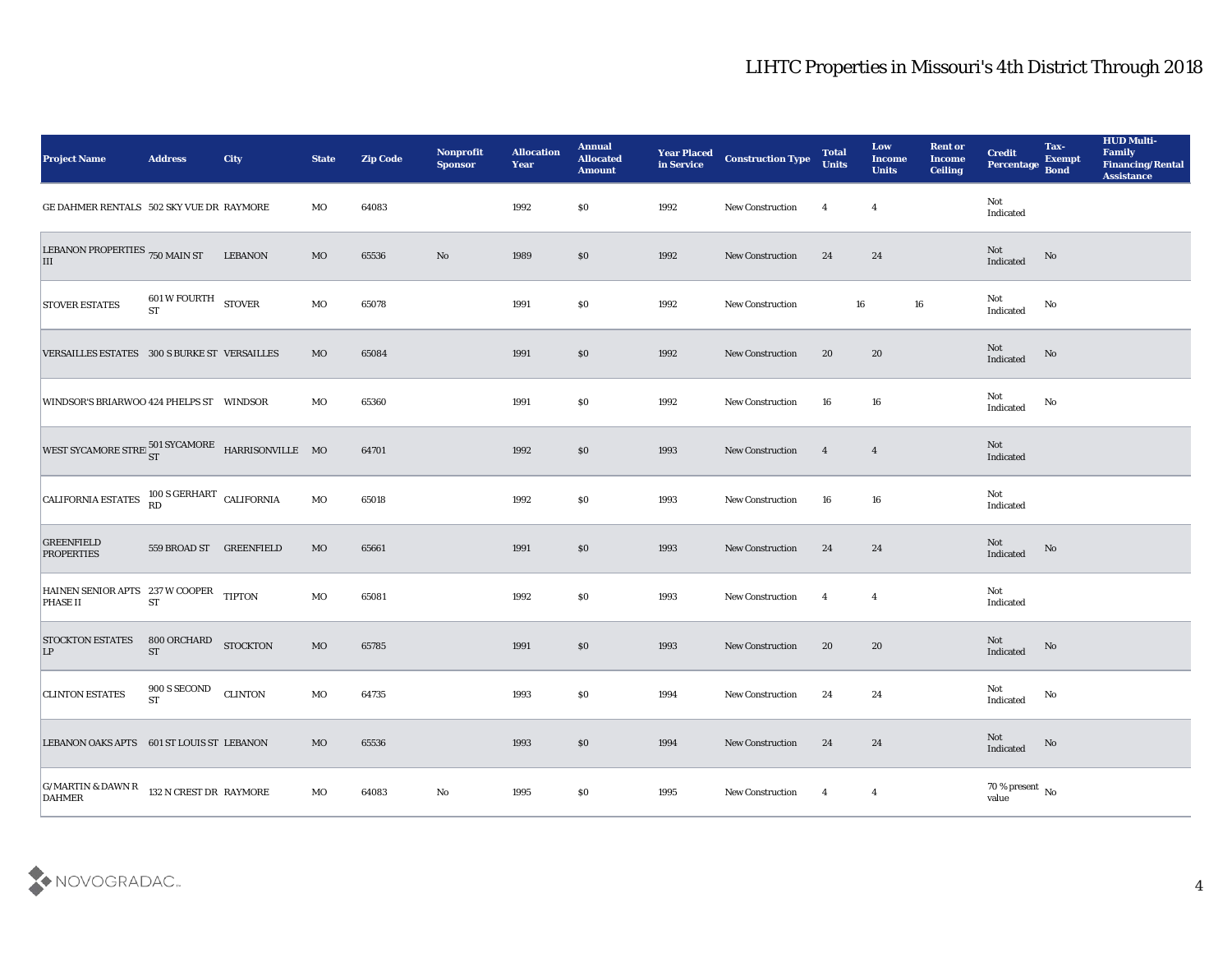| <b>Project Name</b>                       | <b>Address</b>                              | City                       | <b>State</b> | <b>Zip Code</b> | Nonprofit<br><b>Sponsor</b> | <b>Allocation</b><br><b>Year</b> | <b>Annual</b><br><b>Allocated</b><br><b>Amount</b> | <b>Year Placed</b><br>in Service | <b>Construction Type</b> | <b>Total</b><br><b>Units</b> | Low<br>Income<br><b>Units</b> | <b>Rent or</b><br><b>Income</b><br><b>Ceiling</b> | <b>Credit</b><br>Percentage                 | Tax-<br><b>Exempt</b><br><b>Bond</b> | <b>HUD Multi-</b><br>Family<br><b>Financing/Rental</b><br><b>Assistance</b> |
|-------------------------------------------|---------------------------------------------|----------------------------|--------------|-----------------|-----------------------------|----------------------------------|----------------------------------------------------|----------------------------------|--------------------------|------------------------------|-------------------------------|---------------------------------------------------|---------------------------------------------|--------------------------------------|-----------------------------------------------------------------------------|
| <b>HALSVILLE SENIOR</b><br><b>APTS</b>    | 109 ELAINE AVE HALLSVILLE                   |                            | $_{\rm MO}$  | 65255           | No                          | 1995                             | \$0                                                | 1995                             | New Construction         | 8                            | $8\phantom{1}$                |                                                   | $30\,\%$ present $\,$ No value              |                                      |                                                                             |
| <b>HOLDEN PLAZA APTS</b>                  | 701 W EIGHTH<br>ST                          | <b>HOLDEN</b>              | $_{\rm MO}$  | 64040           | No                          | 1994                             | \$0                                                | 1995                             | New Construction         | 24                           | 24                            |                                                   | 70 % present No<br>value                    |                                      |                                                                             |
| <b>MISSOURI AVENUE</b><br><b>APTS</b>     | 700 MISSOURI VERSAILLES<br><b>AVE</b>       |                            | $_{\rm MO}$  | 65084           | $\rm\thinspace No$          | 1994                             | \$0                                                | 1995                             | New Construction         | 20                           | 20                            |                                                   | $30\,\%$ present $\,$ No value              |                                      |                                                                             |
| MARCHFIELD<br><b>SENIORS APTS</b>         | 575 PINE RIDGE $\,$ MARSHFIELD<br><b>ST</b> |                            | $_{\rm MO}$  | 65706           | $\mathbf{No}$               | 1994                             | \$0                                                | 1996                             | New Construction         | 24                           | 24                            |                                                   | $30\,\%$ present $\,$ No value              |                                      |                                                                             |
| <b>MEXICO MEADOWS</b>                     | 2152A JUBEL DR MEXICO                       |                            | MO           | 65265           | No                          | 1995                             | \$0                                                | 1996                             | <b>New Construction</b>  | 64                           | 64                            |                                                   | $70$ % present $_{\rm{No}}$ $_{\rm{value}}$ |                                      |                                                                             |
| <b>NORTH HAMPTON</b><br><b>PLACE</b>      | 7000 N<br>BUCKINGHAM COLUMBIA<br>SQ         |                            | MO           | 65202           | No                          | 1993                             | \$0                                                | 1996                             | <b>New Construction</b>  | 36                           | 36                            |                                                   | $70\,\%$ present $\,$ No value              |                                      |                                                                             |
| <b>SEDALIA VILLA</b>                      | 904<br>WINCHESTER SEDALIA<br>DR             |                            | $_{\rm MO}$  | 65301           | No                          | 1996                             | \$0                                                | 1996                             | <b>New Construction</b>  | 36                           | ${\bf 36}$                    |                                                   | $70\,\%$ present $\,$ No value              |                                      |                                                                             |
| <b>WARRENSBURG</b><br><b>HEIGHTS</b>      |                                             | 605 W CLARK ST WARRENSBURG | MO           | 64093           | $\rm\thinspace No$          | 1996                             | \$0                                                | 1996                             | <b>New Construction</b>  | 28                           | 28                            |                                                   | $30\,\%$ present $\,$ No value              |                                      |                                                                             |
| <b>CARDINAL APTS</b>                      | 606 E MAIN ST LINCOLN                       |                            | MO           | 65338           | Yes                         | 1995                             | \$0                                                | 1997                             | <b>New Construction</b>  | 24                           | 24                            |                                                   | $70\,\%$ present $\,$ No value              |                                      |                                                                             |
| <b>CLINTON</b><br><b>APARTMENTS</b>       | 205 SWISHER<br>${\rm D}{\rm R}$             | <b>CLINTON</b>             | MO           | 64735-0000      | $\mathbf{N}\mathbf{o}$      | 1996                             | \$116,077                                          | 1997                             | <b>New Construction</b>  | 24                           | 24                            | 60% AMGI                                          | $70\,\%$ present $\,$ No value              |                                      | No                                                                          |
| <b>HANOVER PLACE</b>                      | 1601 HANOVER COLUMBIA<br><b>BLVD</b>        |                            | MO           | 65202           | No                          | 1996                             | \$0                                                | 1997                             | <b>New Construction</b>  | 48                           | 48                            |                                                   | 70 % present No<br>value                    |                                      |                                                                             |
| HANOVER ESTATES II 1608 COCOA CT COLUMBIA |                                             |                            | $\rm MO$     | 65202           | Yes                         | 1996                             | $\$0$                                              | 1997                             | New Construction         | $\overline{4}$               | $\overline{4}$                |                                                   | $70\,\%$ present $\,$ No value              |                                      |                                                                             |
| <b>HANOVER ESTATES</b>                    | $1601$ HANOVER $\quad$ COLUMBIA BLVD        |                            | $_{\rm MO}$  | 65202           | $\rm\thinspace No$          | 1997                             | \$0                                                | 1997                             | New Construction         | 12                           | 12                            |                                                   | $70\,\%$ present $\,$ No value              |                                      |                                                                             |

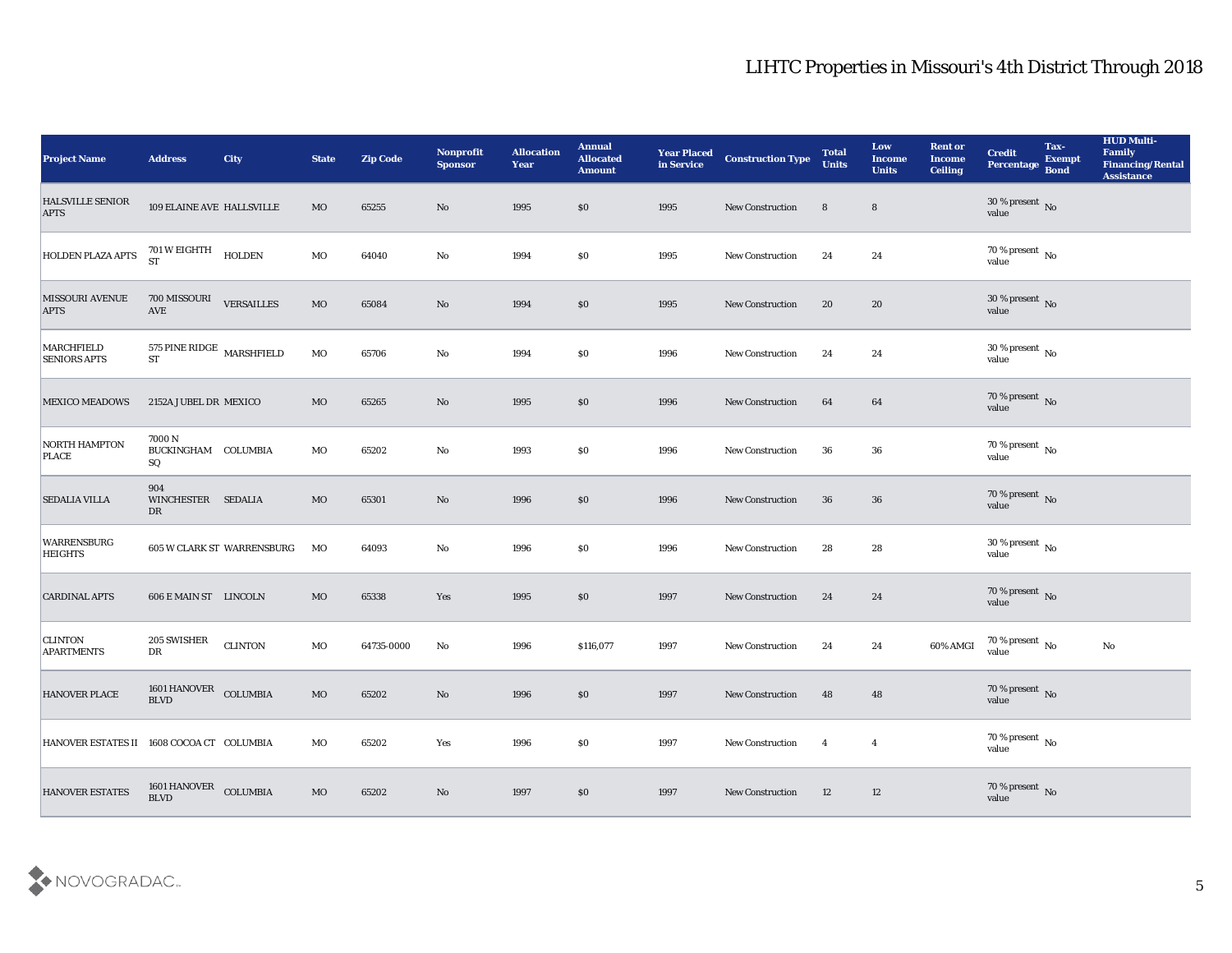| <b>Project Name</b>                        | <b>Address</b>                       | <b>City</b>               | <b>State</b> | <b>Zip Code</b> | Nonprofit<br><b>Sponsor</b> | <b>Allocation</b><br><b>Year</b> | <b>Annual</b><br><b>Allocated</b><br><b>Amount</b> | <b>Year Placed</b><br>in Service | <b>Construction Type</b> | <b>Total</b><br><b>Units</b> | Low<br><b>Income</b><br><b>Units</b> | <b>Rent or</b><br><b>Income</b><br><b>Ceiling</b> | <b>Credit</b><br>Percentage        | Tax-<br><b>Exempt</b><br><b>Bond</b> | <b>HUD Multi-</b><br>Family<br><b>Financing/Rental</b><br><b>Assistance</b> |
|--------------------------------------------|--------------------------------------|---------------------------|--------------|-----------------|-----------------------------|----------------------------------|----------------------------------------------------|----------------------------------|--------------------------|------------------------------|--------------------------------------|---------------------------------------------------|------------------------------------|--------------------------------------|-----------------------------------------------------------------------------|
| <b>HARRISONVILLE</b><br><b>HEIGHTS</b>     | 203 JESI ST                          | HARRISONVILLE MO          |              | 64701           | No                          | 1996                             | $\$0$                                              | 1997                             | <b>New Construction</b>  | 48                           | 48                                   |                                                   | 70 % present $\,$ No $\,$<br>value |                                      |                                                                             |
| <b>LAMAR PLAZA APTS</b>                    | 600 E 20TH ST LAMAR                  |                           | MO           | 64759           | No                          | 1996                             | $\$0$                                              | 1997                             | <b>New Construction</b>  | 28                           | 28                                   |                                                   | $70\,\%$ present $\,$ No value     |                                      |                                                                             |
| <b>MARSHFIELD</b><br><b>HEIGHTS APTS</b>   | 1052 BANNING MARSHFIELD<br><b>ST</b> |                           | MO           | 65706           | No                          | 1996                             | \$0                                                | 1997                             | <b>New Construction</b>  | 32                           | 32                                   |                                                   | $70\,\%$ present $\,$ No value     |                                      |                                                                             |
| BUTLER PLAZA APTS II 409 S FRAN AVE BUTLER |                                      |                           | MO           | 64730           | No                          | 1997                             | \$0                                                | 1998                             | <b>New Construction</b>  | 28                           | 28                                   |                                                   | Not<br>Indicated                   | No                                   |                                                                             |
| <b>COLUMBIA OAKS APTS</b>                  | 611 N<br>COLUMBIA ST                 | <b>CENTRALIA</b>          | MO           | 65240           | Yes                         | 1996                             | $\$0$                                              | 1998                             | <b>New Construction</b>  | 16                           | 16                                   |                                                   | 70 % present No<br>value           |                                      |                                                                             |
| <b>GREYHOUND APTS</b>                      | 513 W COLT ST WINDSOR                |                           | MO           | 65360           | Yes                         | 1996                             | $\$0$                                              | 1998                             | <b>New Construction</b>  | 24                           | 24                                   |                                                   | $70\,\%$ present $\,$ No value     |                                      |                                                                             |
| LEBANON FIELDS APTS 1521 TOWER RD LEBANON  |                                      |                           | МO           | 65536           | No                          | 1996                             | $\$0$                                              | 1998                             | <b>New Construction</b>  | 32                           | 32                                   |                                                   | Not<br>Indicated                   | No                                   |                                                                             |
| <b>NEVADA HEIGHTS</b><br><b>APTS</b>       | 2501 E<br>JOHNSON DR                 | <b>NEVADA</b>             | $_{\rm MO}$  | 64772           | No                          | 1997                             | \$0                                                | 1998                             | <b>New Construction</b>  | 32                           | 32                                   |                                                   | Not<br>Indicated                   | No                                   |                                                                             |
| <b>VINEYARD</b>                            |                                      | 504 REGENT DR WARRENSBURG | MO           | 64093           | No                          | 1997                             | \$0                                                | 1998                             | <b>New Construction</b>  | 36                           | 36                                   |                                                   | Not<br>Indicated                   | No                                   |                                                                             |
| HANOVER ESTATES III 1600 COCOA CT COLUMBIA |                                      |                           | MO           | 65202           | Yes                         | 1998                             | $\$0$                                              | 1999                             | <b>New Construction</b>  | $\overline{\mathbf{4}}$      | $\overline{4}$                       |                                                   | Not<br>Indicated                   | No                                   |                                                                             |
| <b>LEBANON SUNDANCE</b><br><b>APTS</b>     | 1035 IVEY LN                         | <b>LEBANON</b>            | MO           | 65536           | No                          | 1998                             | \$0                                                | 1999                             | <b>New Construction</b>  | 40                           | 40                                   |                                                   | Not<br>Indicated                   | No                                   |                                                                             |
| POINTE LOOKOUT                             | $121\,\mathrm{POINT}$<br>LOOKOUT     | <b>ST ROBERT</b>          | $_{\rm MO}$  | 65584           | $\mathbf {No}$              | 1998                             | $\boldsymbol{\mathsf{S}}\boldsymbol{\mathsf{O}}$   | 1999                             | New Construction         | 64                           | $64\,$                               |                                                   | Not<br>Indicated                   | $\rm\thinspace No$                   |                                                                             |
| <b>ROLLING MEADOWS</b><br><b>APTS</b>      | 900 W CEDAR<br>${\cal S}{\cal T}$    | CALIFORNIA                | MO           | 65018           | $\mathbf {No}$              | 1998                             | $\$0$                                              | 1999                             | New Construction         | 32                           | $32\,$                               |                                                   | Not<br>Indicated                   | $\mathbf {No}$                       |                                                                             |

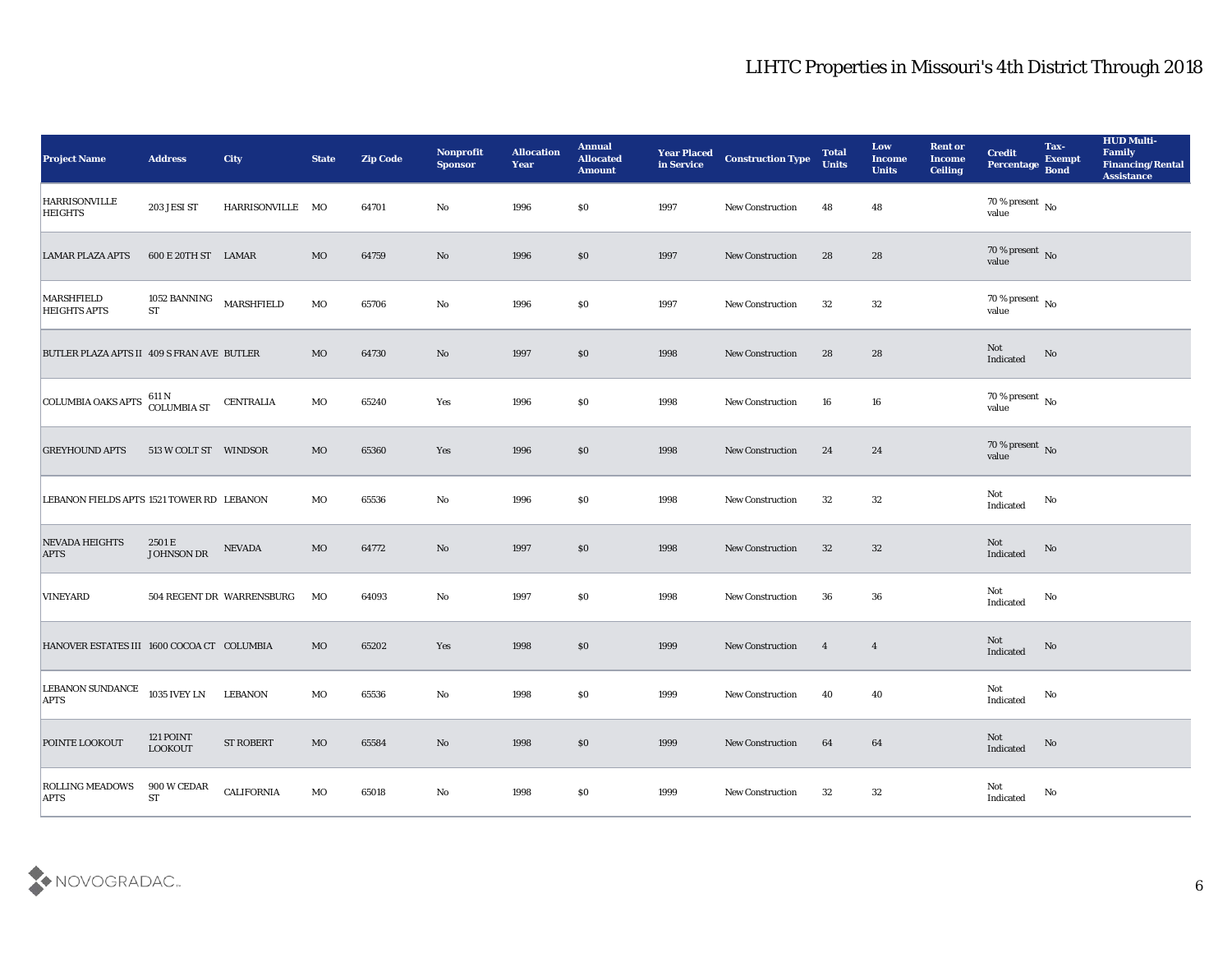| <b>Project Name</b>                        | <b>Address</b>                                 | City             | <b>State</b> | <b>Zip Code</b> | Nonprofit<br><b>Sponsor</b> | <b>Allocation</b><br><b>Year</b> | <b>Annual</b><br><b>Allocated</b><br><b>Amount</b> | <b>Year Placed</b><br>in Service | <b>Construction Type</b> | <b>Total</b><br><b>Units</b> | Low<br><b>Income</b><br><b>Units</b> | <b>Rent or</b><br><b>Income</b><br><b>Ceiling</b> | <b>Credit</b><br>Percentage        | Tax-<br><b>Exempt</b><br><b>Bond</b> | <b>HUD Multi-</b><br>Family<br><b>Financing/Rental</b><br><b>Assistance</b> |
|--------------------------------------------|------------------------------------------------|------------------|--------------|-----------------|-----------------------------|----------------------------------|----------------------------------------------------|----------------------------------|--------------------------|------------------------------|--------------------------------------|---------------------------------------------------|------------------------------------|--------------------------------------|-----------------------------------------------------------------------------|
| SEDALIA HEIGHTS                            | $900\atop \text{WESTWOOD DR}$ SEDALIA          |                  | $_{\rm MO}$  | 65301           | No                          | 1998                             | \$0                                                | 1999                             | <b>New Construction</b>  | 48                           | 48                                   |                                                   | Not<br>Indicated                   | $\mathbf{N}\mathbf{o}$               |                                                                             |
| <b>CEDAR RIDGE APTS</b><br><b>STOCKTON</b> | 500<br>ENGLEWOOD STOCKTON<br>RD                |                  | MO           | 65785           | No                          | 1999                             | \$0                                                | 2000                             | New Construction         | 24                           | 24                                   |                                                   | $70\,\%$ present $\,$ No value     |                                      |                                                                             |
| HANOVER GARDENS                            | $1600$ GLENOVER $_{\rm COLUMBIA}$<br><b>CT</b> |                  | $_{\rm MO}$  | 65202           | Yes                         | 1999                             | \$0                                                | 2000                             | New Construction         | 18                           | 18                                   |                                                   | $70\,\%$ present $\,$ No value     |                                      |                                                                             |
| <b>ST ROBERT APTS</b>                      | $105$ ST ROBERT $$\rm{ST}\,\,ROBERT$$ PLAZA DR |                  | $_{\rm MO}$  | 65584           | $\mathbf{N}\mathbf{o}$      | 2001                             | \$0                                                | 2000                             | New Construction         | 136                          | 32                                   |                                                   | $30\,\%$ present $\,$ Yes value    |                                      |                                                                             |
| <b>TRUMAN TOWERS</b>                       | 510 FIFTH ST                                   | <b>OSCEOLA</b>   | MO           | 64776           | No                          | 1999                             | \$0\$                                              | 2000                             | Acquisition and Rehab 25 |                              | 25                                   |                                                   | $70\,\%$ present $\,$ No value     |                                      |                                                                             |
| BUTLER PLAZA APTS                          | 411 S FRAN AVE BUTLER                          |                  | MO           | 64730           | No                          | 2001                             | \$0                                                | 2001                             | <b>New Construction</b>  | 20                           | 20                                   |                                                   | $70$ % present $_{\rm{No}}$        |                                      |                                                                             |
| <b>COUNTRYVIEW</b><br><b>ESTATES</b>       | 1301 S ALBERTA $$\tt BUFFALO$$                 |                  | $_{\rm MO}$  | 65622           | No                          | 2000                             | \$0                                                | 2001                             | New Construction         | 40                           | 40                                   |                                                   | $70\,\%$ present $\,$ No value     |                                      |                                                                             |
| <b>RANKIN MILL APTS</b>                    | 2250 RANKIN<br>MILL LN                         | <b>BOONVILLE</b> | $_{\rm MO}$  | 65233           | $\mathbf{N}\mathbf{o}$      | 2000                             | \$0                                                | 2001                             | New Construction         | 48                           | 48                                   |                                                   | 70 % present $\,$ No $\,$<br>value |                                      |                                                                             |
| THUNDERBIRD APTS                           | $2402\to$ MECHANIC ST                          | HARRISONVILLE MO |              | 64701           | No                          | 2002                             | \$0                                                | 2001                             | Acquisition and Rehab 50 |                              | 49                                   |                                                   | $30\,\%$ present $\,$ Yes value    |                                      |                                                                             |
| <b>VILLAGE MEADOWS</b>                     | 1400 VILLAGE<br>DR                             | <b>BOONVILLE</b> | MO           | 65233           | Yes                         | 2001                             | \$0                                                | 2001                             | Acquisition and Rehab 52 |                              | 47                                   |                                                   | $30\,\%$ present $\,$ Yes value    |                                      |                                                                             |
| <b>ANTIOCH HILLS</b>                       | 1819 N GAINES<br>DR                            | <b>CLINTON</b>   | $_{\rm MO}$  | 64735           | No                          | 2001                             | $\$0$                                              | 2002                             | Acquisition and Rehab 96 |                              | 96                                   |                                                   | $70\,\%$ present $\,$ No value     |                                      |                                                                             |
| <b>EL DORADO SPRINGS</b><br><b>SENIORS</b> | 1000 S ALLISON EL DORADO<br>RD                 | <b>SPRINGS</b>   | $\rm MO$     | 64744           | $\mathbf {No}$              | 2001                             | $\$0$                                              | 2002                             | New Construction         | 24                           | 24                                   |                                                   | 30 % present $\,$ No $\,$<br>value |                                      |                                                                             |
| <b>BETHEL RIDGE</b>                        | 3711 SANTIAGO<br>$\mathbf{D}\mathbf{R}$        | COLUMBIA         | $_{\rm MO}$  | 65203           |                             | Insufficient<br>Data             | $\$0$                                              | Insufficient<br>Data             | Not Indicated            | 23                           | $\bf{0}$                             |                                                   | Not<br>Indicated                   |                                      |                                                                             |

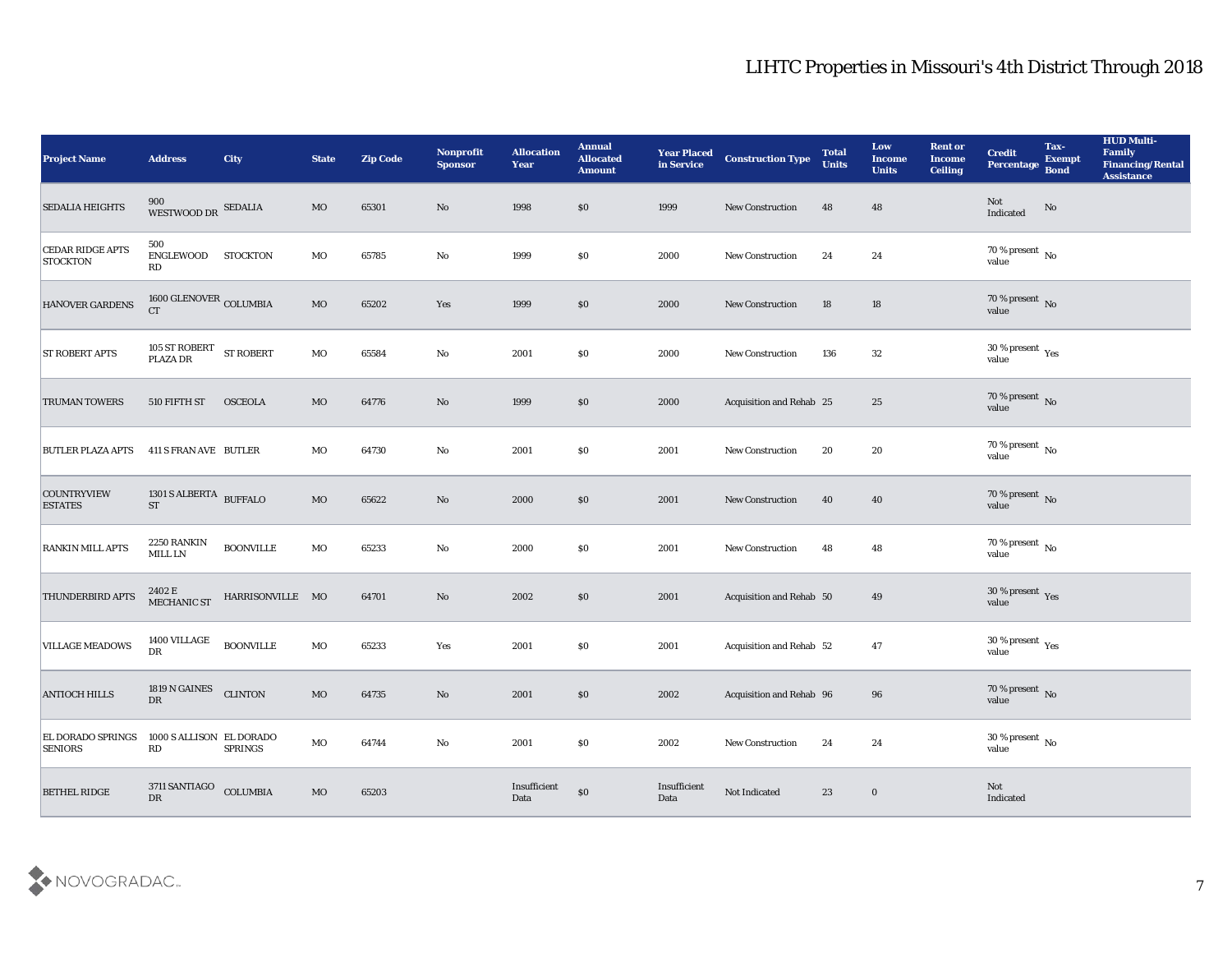| <b>Project Name</b>                                       | <b>Address</b>                              | <b>City</b>                     | <b>State</b> | <b>Zip Code</b> | Nonprofit<br><b>Sponsor</b> | <b>Allocation</b><br><b>Year</b>            | <b>Annual</b><br>Allocated<br><b>Amount</b>      | <b>Year Placed<br/>in Service</b> | <b>Construction Type</b> | <b>Total</b><br><b>Units</b> | Low<br><b>Income</b><br><b>Units</b> | <b>Rent or</b><br><b>Income</b><br><b>Ceiling</b> | <b>Credit</b><br>Percentage | Tax-<br><b>Exempt</b><br><b>Bond</b> | <b>HUD Multi-</b><br>Family<br><b>Financing/Rental</b><br><b>Assistance</b> |
|-----------------------------------------------------------|---------------------------------------------|---------------------------------|--------------|-----------------|-----------------------------|---------------------------------------------|--------------------------------------------------|-----------------------------------|--------------------------|------------------------------|--------------------------------------|---------------------------------------------------|-----------------------------|--------------------------------------|-----------------------------------------------------------------------------|
| <b>BETHEL RIDGE II</b>                                    | 3801 SANTIAGO $_{\rm COLUMBIA}$             |                                 | $_{\rm MO}$  |                 |                             | Insufficient<br>Data                        | $\$0$                                            | Insufficient<br>Data              | Not Indicated            | 41                           | $\bf{0}$                             |                                                   | Not<br>Indicated            |                                      |                                                                             |
| COTTAGES OF BELTON $_{LN}^{16879 \text{ COTTAGE}}$ BELTON |                                             |                                 | MO           | 64012           |                             | Insufficient<br>Data                        | $\$0$                                            | Insufficient<br>Data              | Not Indicated            | 37                           | $\bf{0}$                             |                                                   | Not<br>Indicated            |                                      |                                                                             |
| HANOVER VILLAGE LP                                        | $1600$ HANOVER $\,$ COLUMBIA BLVD           |                                 | MO           | 65202           |                             | Insufficient<br>Data                        | $\$0$                                            | Insufficient<br>Data              | Not Indicated            | 24                           | $\bf{0}$                             |                                                   | Not<br>Indicated            |                                      |                                                                             |
| <b>HARRISONVILLE</b><br>PROPERTIES II LP                  |                                             | 882 LOCUST ST HARRISONVILLE MO  |              | 64701           |                             | $\label{lem:optimal} In sufficient$<br>Data | $\boldsymbol{\mathsf{S}}\boldsymbol{\mathsf{0}}$ | Insufficient<br>Data              | Not Indicated            | 19                           | $\bf{0}$                             |                                                   | Not<br>Indicated            |                                      |                                                                             |
| <b>LEBANON SENIOR</b><br><b>HOUSING</b>                   | 909 TOWER RD LEBANON                        |                                 | MO           | 65536           |                             | Insufficient<br>Data                        | $\$0$                                            | Insufficient<br>Data              | Not Indicated            | 21                           | $\bf{0}$                             |                                                   | Not<br>Indicated            |                                      |                                                                             |
| <b>MASSEY PARK</b>                                        | 240 N WHITE<br>OAK ST                       | <b>MARSHFIELD</b>               | MO           | 65706           |                             | Insufficient<br>Data                        | $\boldsymbol{\mathsf{S}}\boldsymbol{\mathsf{O}}$ | Insufficient<br>Data              | Not Indicated            | 43                           | $\bf{0}$                             |                                                   | Not<br>Indicated            |                                      |                                                                             |
| MEXICO I APTS                                             | 2705 S CLARK<br><b>ST</b>                   | MEXICO                          | MO           | 65265           |                             | Insufficient<br>Data                        | $\$0$                                            | Insufficient<br>Data              | Not Indicated            | 15                           | $\bf{0}$                             |                                                   | Not<br>Indicated            |                                      |                                                                             |
| <b>NORTH HAMPTON</b><br><b>VILLAGE LP</b>                 | 7000 N<br>BUCKINGHAM COLUMBIA<br>${\bf SQ}$ |                                 | MO           | 65202           |                             | Insufficient<br>Data                        | $\$0$                                            | Insufficient<br>Data              | Not Indicated            | 23                           | $\bf{0}$                             |                                                   | Not<br>Indicated            |                                      |                                                                             |
| <b>OLSEN WEST APTS</b>                                    | 839 OLSEN RD SEDALIA                        |                                 | MO           | 65301           |                             | $\bold{Insufficient}$<br>Data               | $\$0$                                            | Insufficient<br>Data              | Not Indicated            | 52                           | $\bf{0}$                             |                                                   | Not<br>Indicated            |                                      |                                                                             |
| 100 E SUNRISE DR                                          | 100 E SUNRISE<br>DR                         | <b>BELTON</b>                   | MO           | 64012           | $\rm\thinspace No$          | 1987                                        | $\$0$                                            | 1987                              | Acquisition and Rehab 10 |                              | 10                                   |                                                   | Not<br>Indicated            |                                      |                                                                             |
| <b>205 EAST TENTH ST</b><br><b>BLDGS A1</b>               | 205 E TENTH ST DIXON                        |                                 | MO           | 65459           | No                          | 1987                                        | \$0\$                                            | 1987                              | <b>New Construction</b>  | 12                           | 12                                   |                                                   | Not<br>Indicated            |                                      |                                                                             |
| 106 BRENT RD                                              | 106 BRENT RD BELTON                         |                                 | $_{\rm MO}$  | 64012           | $\mathbf {No}$              | 1988                                        | \$0                                              | 1988                              | New Construction         | $\blacksquare$               | $\overline{1}$                       |                                                   | Not<br>Indicated            | $\rm No$                             |                                                                             |
| 2703 EASTON ST                                            |                                             | 2703 EASTON ST HARRISONVILLE MO |              | 64701           | $\mathbf {No}$              | 1988                                        | \$0                                              | 1988                              | New Construction         | $\overline{\phantom{a}}$     | $\mathbf{1}$                         |                                                   | Not<br>Indicated            | No                                   |                                                                             |

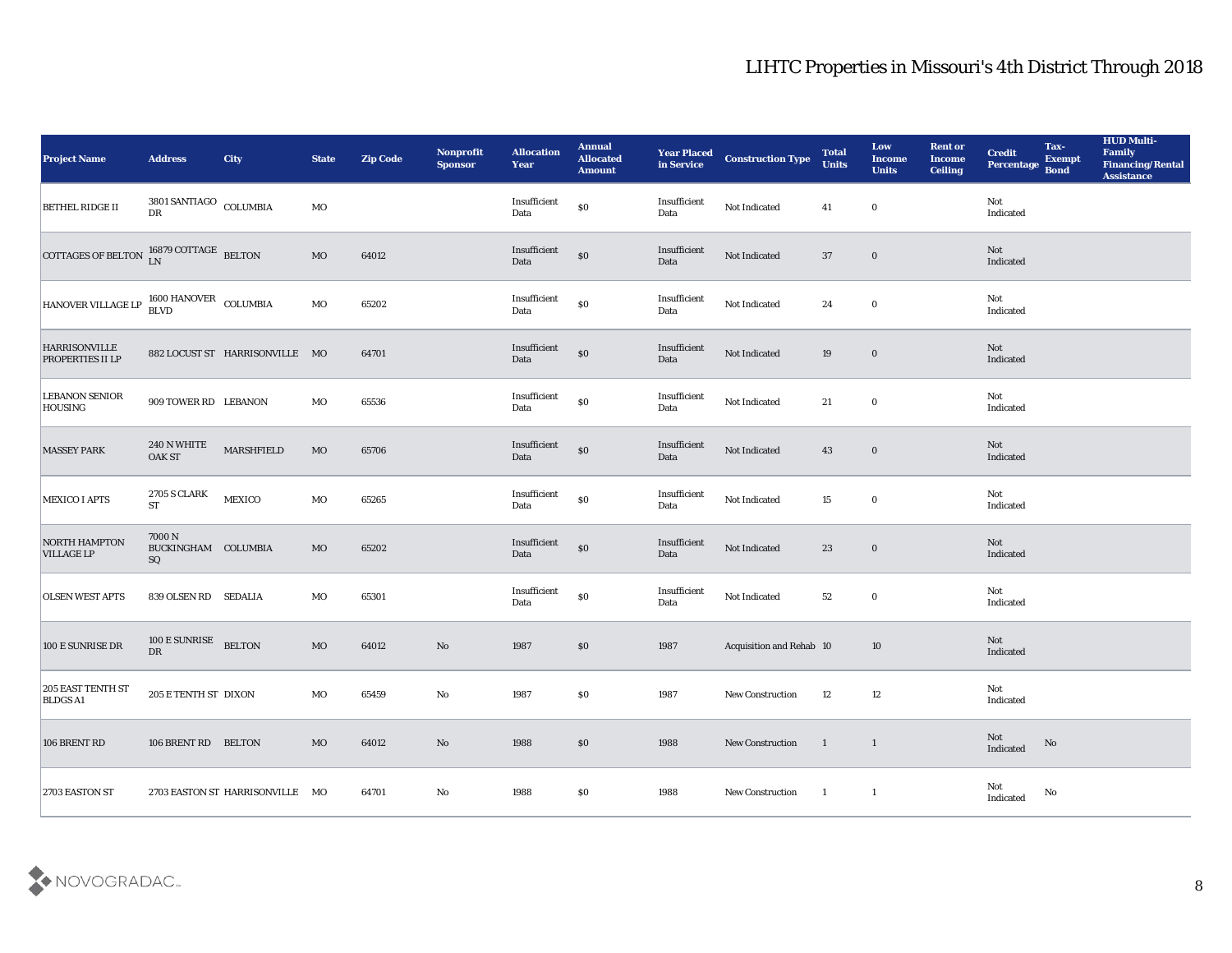| <b>Project Name</b>                    | <b>Address</b>                                      | <b>City</b>                | <b>State</b> | <b>Zip Code</b> | Nonprofit<br><b>Sponsor</b> | <b>Allocation</b><br><b>Year</b> | <b>Annual</b><br><b>Allocated</b><br><b>Amount</b> | <b>Year Placed</b><br>in Service | <b>Construction Type</b> | <b>Total</b><br><b>Units</b> | Low<br><b>Income</b><br><b>Units</b> | <b>Rent or</b><br><b>Income</b><br><b>Ceiling</b> | <b>Credit</b><br>Percentage Bond  | Tax-<br><b>Exempt</b>  | <b>HUD Multi-</b><br>Family<br><b>Financing/Rental</b><br><b>Assistance</b> |
|----------------------------------------|-----------------------------------------------------|----------------------------|--------------|-----------------|-----------------------------|----------------------------------|----------------------------------------------------|----------------------------------|--------------------------|------------------------------|--------------------------------------|---------------------------------------------------|-----------------------------------|------------------------|-----------------------------------------------------------------------------|
| 510 SKY VUE DR                         | 510 SKY VUE DR RAYMORE                              |                            | MO           | 64083           | No                          | 1988                             | $\$0$                                              | 1988                             | New Construction         | $\overline{4}$               | $\overline{4}$                       |                                                   | Not<br>Indicated                  | $\mathbf{N}\mathbf{o}$ |                                                                             |
| <b>SAN JON ESTATES</b>                 |                                                     | 527 W CLARK ST WARRENSBURG | МO           | 64093           | No                          | 1988                             | \$0                                                | 1988                             | <b>New Construction</b>  | 24                           | 24                                   |                                                   | Not<br>Indicated                  | No                     |                                                                             |
| 84 HIGHWAY 7<br><b>GARDEN CITY</b>     | 84 OLD HWY 7 GARDEN CITY                            |                            | MO           | 64747           | No                          | 1988                             | $\$0$                                              | 1988                             | <b>New Construction</b>  | 16                           | 16                                   |                                                   | Not<br>Indicated                  | No                     |                                                                             |
| PORTALES ESTATES                       | 903 N HWY 7                                         | PLEASANT HILL              | MO           | 64080           | No                          | 1988                             | $\$0$                                              | 1988                             | New Construction         | 24                           | 24                                   |                                                   | Not<br>$\operatorname{Indicated}$ | No                     |                                                                             |
| <b>BOONVILLE ESTATES</b>               | <b>380 BOONE</b><br>VILLAGE DR                      | <b>BOONVILLE</b>           | MO           | 65233           | $\mathbf{N}\mathbf{o}$      | 1988                             | $\$0$                                              | 1988                             | <b>New Construction</b>  | 12                           | 12                                   |                                                   | Not<br>Indicated                  | No                     |                                                                             |
| <b>BUTLER ESTATES</b>                  | $200$ W ATKISON $\,$ BUTLER<br>$\operatorname{AVE}$ |                            | MO           | 64730           | No                          | 1988                             | $\$0$                                              | 1988                             | <b>New Construction</b>  | 24                           | 24                                   |                                                   | Not<br>Indicated                  | No                     |                                                                             |
| <b>KENSINGTON TIGER</b><br><b>APTS</b> | 23 S EIGHTH ST COLUMBIA                             |                            | MO           | 65201           | $\mathbf{N}\mathbf{o}$      | 1988                             | \$0                                                | 1988                             | Acquisition and Rehab 88 |                              | 79                                   |                                                   | Not<br>Indicated                  | No                     |                                                                             |
| 120-22-24-26 CREST                     | 120 N CREST DR RAYMORE                              |                            | MO           | 64083           | $\mathbf{No}$               | 1989                             | \$0                                                | 1989                             | New Construction         | $\overline{4}$               | $\overline{4}$                       |                                                   | Not<br>Indicated                  | No                     |                                                                             |
| 508 SKY VUE DR                         | 508 SKY VUE DR RAYMORE                              |                            | MO           | 64083           | $\mathbf{N}\mathbf{o}$      | 1989                             | \$0                                                | 1989                             | New Construction         | $\overline{4}$               | $\overline{4}$                       |                                                   | Not<br>Indicated                  | No                     |                                                                             |
| <b>FOURTH &amp; OHIO</b>               | 224 S OHIO AVE SEDALIA                              |                            | MO           | 65301           | $\mathbf{No}$               | 1989                             | $\$0$                                              | 1989                             | Acquisition and Rehab 68 |                              | 62                                   |                                                   | Not<br>Indicated                  | No                     |                                                                             |
| <b>LEBANON HEIGHTS</b><br><b>APTS</b>  | 450 WOOD ST LEBANON                                 |                            | MO           | 65536           | No                          | 1989                             | \$0                                                | 1989                             | <b>New Construction</b>  | 36                           | 36                                   |                                                   | Not<br>Indicated                  | No                     |                                                                             |
| 111 W 7TH ST                           | 111 W SEVENTH URICH<br>$\operatorname{ST}$          |                            | $_{\rm MO}$  | 64788           |                             | 1990                             | \$0                                                | 1990                             | Acquisition and Rehab 1  |                              | $\mathbf{1}$                         |                                                   | Not<br>Indicated                  |                        |                                                                             |
| 118 W WASHINGTON<br>ST                 | 118 W<br>WASHINGTON BELTON<br>${\rm ST}$            |                            | $_{\rm MO}$  | 64012           |                             | 1990                             | $\$0$                                              | 1990                             | New Construction 1       |                              | $\overline{1}$                       |                                                   | Not<br>Indicated                  |                        |                                                                             |

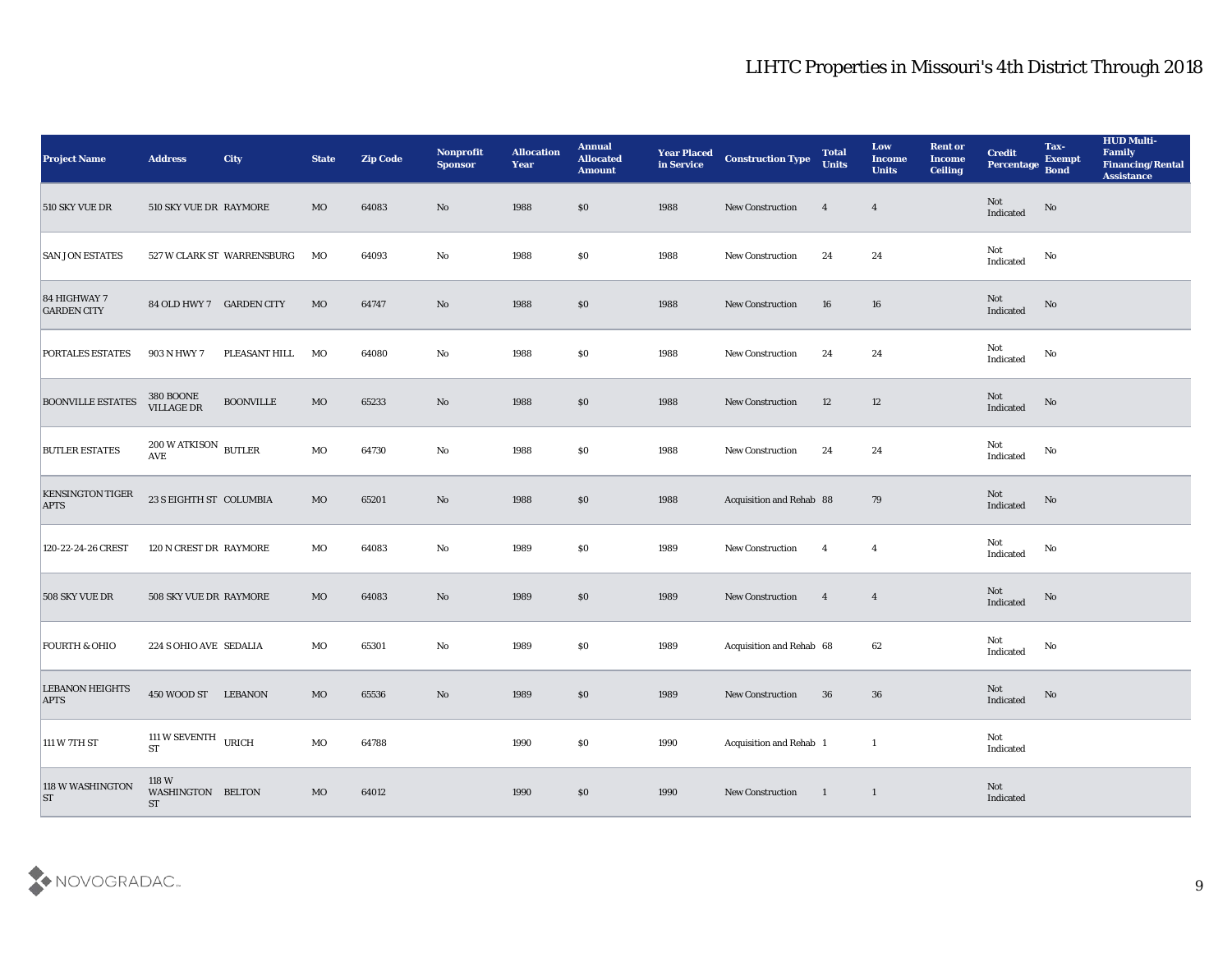| <b>Project Name</b>                          | <b>Address</b>                             | City                           | <b>State</b> | <b>Zip Code</b> | Nonprofit<br><b>Sponsor</b> | <b>Allocation</b><br><b>Year</b> | <b>Annual</b><br><b>Allocated</b><br><b>Amount</b> | <b>Year Placed</b><br>in Service | <b>Construction Type</b>                                                                        | <b>Total</b><br><b>Units</b> | Low<br><b>Income</b><br><b>Units</b> | <b>Rent or</b><br><b>Income</b><br><b>Ceiling</b> | <b>Credit</b><br>Percentage             | Tax-<br><b>Exempt</b><br><b>Bond</b> | <b>HUD Multi-</b><br>Family<br><b>Financing/Rental</b><br><b>Assistance</b> |
|----------------------------------------------|--------------------------------------------|--------------------------------|--------------|-----------------|-----------------------------|----------------------------------|----------------------------------------------------|----------------------------------|-------------------------------------------------------------------------------------------------|------------------------------|--------------------------------------|---------------------------------------------------|-----------------------------------------|--------------------------------------|-----------------------------------------------------------------------------|
| 122 W WASHINGTON<br> ST                      | 122 W<br>WASHINGTON BELTON<br>ST           |                                | MO           | 64012           |                             | 1990                             | $\$0$                                              | 1990                             | New Construction                                                                                | -1                           | $\mathbf{1}$                         |                                                   | Not<br>Indicated                        |                                      |                                                                             |
| 1807 STACY RD                                |                                            | 1807 STACY RD HARRISONVILLE MO |              | 64701           |                             | 1990                             | $\$0$                                              | 1990                             | New Construction                                                                                | $\blacksquare$               | $\mathbf{1}$                         |                                                   | Not<br>Indicated                        |                                      |                                                                             |
| 223 W GRAVEL ST                              | 223 W GRAVEL<br><b>ST</b>                  | <b>CLINTON</b>                 | MO           | 64735           |                             | 1990                             | \$0                                                | 1990                             | Acquisition and Rehab 2                                                                         |                              | $\boldsymbol{2}$                     |                                                   | Not<br>Indicated                        |                                      |                                                                             |
| 224 W GRAVEL ST                              | 224 W GRAVEL CLINTON<br><b>ST</b>          |                                | $_{\rm MO}$  | 64735           |                             | 1990                             | \$0                                                | 1990                             | Acquisition and Rehab 1                                                                         |                              | $\mathbf{1}$                         |                                                   | Not<br>Indicated                        |                                      |                                                                             |
| 305 N WASHINGTON<br> ST                      | 305 N<br>WASHINGTON CLINTON<br>ST          |                                | MO           | 64735           |                             | 1990                             | \$0                                                | 1990                             | <b>Acquisition and Rehab 1</b>                                                                  |                              | -1                                   |                                                   | Not<br>Indicated                        |                                      |                                                                             |
| 514 MEADOWLARK DR MEADOWLARK CLINTON         | 514<br>DR                                  |                                | MO           | 64735           | No                          | 1989                             | $\$0$                                              | 1990                             | New Construction                                                                                | 16                           | 16                                   |                                                   | Not<br>Indicated                        | No                                   |                                                                             |
| <b>EL DORADO SPRINGS</b>                     | 1300<br><b>GREENRIDGE</b><br>RD            | EL DORADO<br><b>SPRINGS</b>    | MO           | 64744           |                             | 1990                             | \$0                                                | 1990                             | <b>New Construction</b>                                                                         | 24                           | 24                                   |                                                   | Not<br>Indicated                        |                                      |                                                                             |
| <b>NEVADA MANOR</b>                          | $200\,\mathrm{W}$ HIGHLAND AVE $\,$ NEVADA |                                | $_{\rm MO}$  | 64772           |                             | 1990                             | \$0                                                | 1990                             | New Construction                                                                                | 24                           | 24                                   |                                                   | Not<br>Indicated                        |                                      |                                                                             |
| <b>WARRENSBURG</b><br><b>ESTATES</b>         | 602 SPRING<br>RIDGE RD                     | WARRENSBURG                    | MO           | 64093           | $\mathbf{No}$               | 1989                             | \$0                                                | 1990                             | New Construction                                                                                | 32                           | 32                                   |                                                   | Not<br>Indicated                        | $\mathbf{N}\mathbf{o}$               |                                                                             |
| <b>FOUNTAIN APTS</b><br><b>VERSAILLES II</b> | 100 LYNDON<br>AVE                          | <b>VERSAILLES</b>              | MO           | 65084           |                             | 1991                             | $\$0$                                              | 1991                             | <b>New Construction</b>                                                                         | 16                           | 16                                   |                                                   | Not<br>Indicated                        | No                                   |                                                                             |
| GE DAHMER RENTALS 506 SKY VUE DR RAYMORE     |                                            |                                | MO           | 64083           |                             | 1990                             | \$0                                                | 1991                             | New Construction                                                                                | $\overline{\mathbf{4}}$      | $\overline{4}$                       |                                                   | Not<br>Indicated                        |                                      |                                                                             |
| <b>HARRISONVILLE</b><br><b>PROPERTIES II</b> |                                            | 804 LOCUST ST HARRISONVILLE MO |              | 64701           |                             | 1991                             | $\boldsymbol{\mathsf{S}}\boldsymbol{\mathsf{O}}$   | 1991                             | New Construction                                                                                | 24                           | 24                                   |                                                   | Not<br>Indicated                        | $\rm \bf No$                         |                                                                             |
| <b>HILLSIDE VILLAGE</b>                      | 2404 E<br>MECHANIC ST                      | HARRISONVILLE MO               |              | 64701           | $\mathbf {No}$              | 2010                             | \$241,323                                          | 2011                             | Both New Construction 42<br>and $\ensuremath{\mathrm{A}}\xspace/\ensuremath{\mathrm{R}}\xspace$ |                              | $42\,$                               | 60% AMGI                                          | Both $30\%$<br>and 70%<br>present value | No                                   |                                                                             |

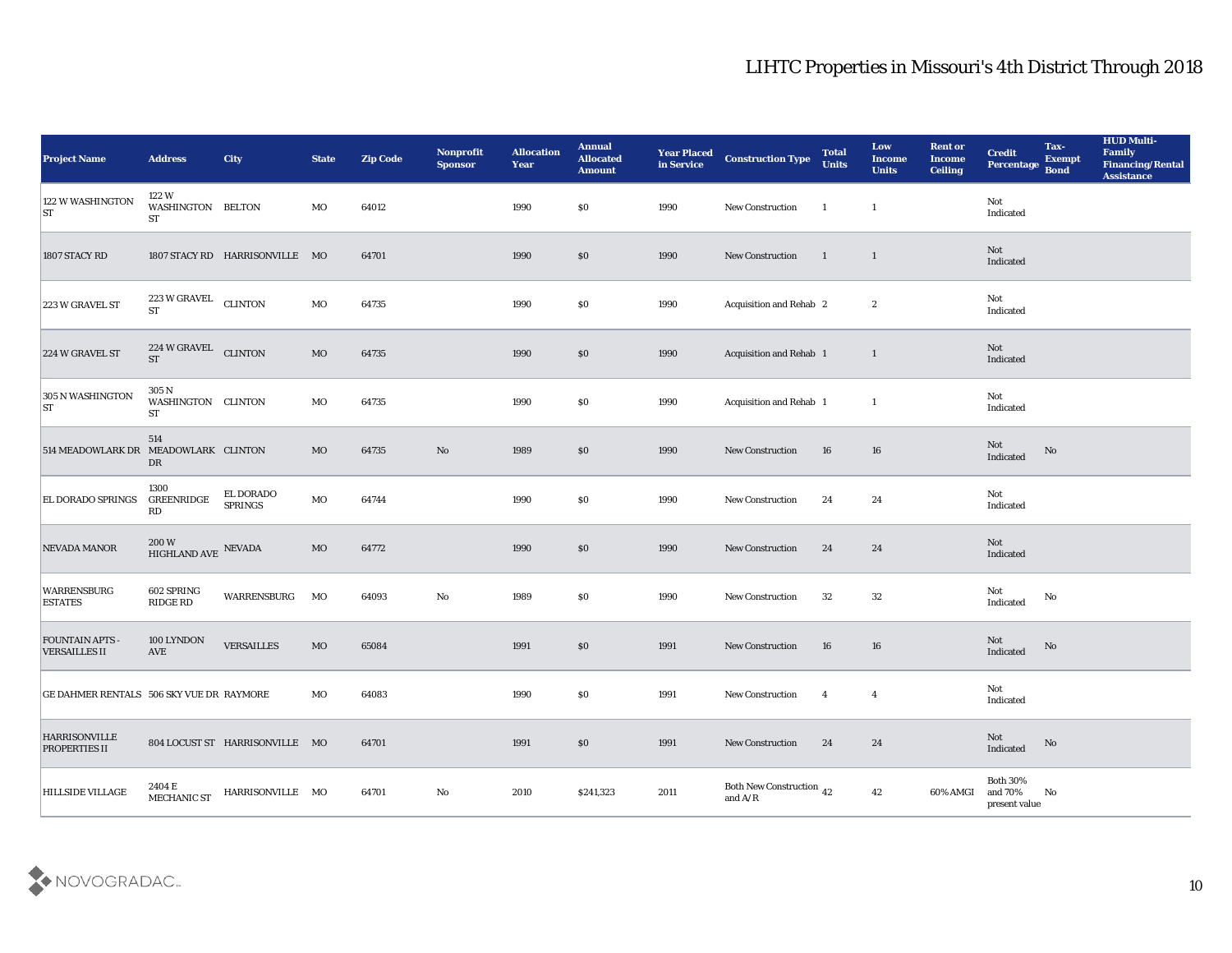| <b>Project Name</b>                              | <b>Address</b>                     | <b>City</b>              | <b>State</b> | <b>Zip Code</b> | Nonprofit<br><b>Sponsor</b> | <b>Allocation</b><br><b>Year</b> | <b>Annual</b><br><b>Allocated</b><br><b>Amount</b> | <b>Year Placed</b><br>in Service | <b>Construction Type</b>                                                            | <b>Total</b><br><b>Units</b> | Low<br><b>Income</b><br><b>Units</b> | <b>Rent or</b><br>Income<br><b>Ceiling</b> | <b>Credit</b><br>Percentage                 | Tax-<br><b>Exempt</b><br><b>Bond</b> | <b>HUD Multi-</b><br>Family<br><b>Financing/Rental</b><br><b>Assistance</b> |
|--------------------------------------------------|------------------------------------|--------------------------|--------------|-----------------|-----------------------------|----------------------------------|----------------------------------------------------|----------------------------------|-------------------------------------------------------------------------------------|------------------------------|--------------------------------------|--------------------------------------------|---------------------------------------------|--------------------------------------|-----------------------------------------------------------------------------|
| KATY TRAIL ESTATES 25 WETZEL CIR CLINTON         |                                    |                          | MO           | 64735           | Yes                         | 2009                             | \$540,000                                          | 2011                             | Both New Construction 150<br>and $\ensuremath{\mathrm{A}}/\ensuremath{\mathrm{R}}$  |                              | 150                                  | 60% AMGI                                   | <b>Both 30%</b><br>and 70%<br>present value | No                                   |                                                                             |
| <b>LUCILLE MANOR</b>                             | 800 SINNOCK<br><b>AVE</b>          | <b>MOBERLY</b>           | MO           | 65270           | Yes                         | 2010                             | \$271,142                                          | 2011                             | Both New Construction 48<br>and $\ensuremath{\mathrm{A}}/\ensuremath{\mathrm{R}}$   |                              | 48                                   | 60% AMGI                                   | <b>Both 30%</b><br>and 70%<br>present value | No                                   |                                                                             |
| <b>MEADOW VIEW</b><br><b>ESTATES</b>             | 534 MEADOW<br><b>VIEW CIR</b>      | <b>PECULIAR</b>          | MO           | 64078           | No                          | 2010                             | \$603,696                                          | 2011                             | <b>New Construction</b>                                                             | 34                           | 34                                   | 60% AMGI                                   | <b>Both 30%</b><br>and 70%<br>present value | No                                   |                                                                             |
| PARK WEST ESTATES II 813 BIRCH ST                |                                    | <b>BUTLER</b>            | MO           | 64730           | No                          | 2010                             | \$346,081                                          | 2011                             | <b>New Construction</b>                                                             | 19                           | 19                                   | 60% AMGI                                   | <b>Both 30%</b><br>and 70%<br>present value | No                                   |                                                                             |
| SPRING VILLAGE APTS                              | 724 W<br>GARFIELD ST               | <b>NEVADA</b>            | MO           | 64772           | No                          | 2010                             | \$366,000                                          | 2011                             | <b>Acquisition and Rehab 44</b>                                                     |                              | 43                                   | 60% AMGI                                   | <b>Both 30%</b><br>and 70%<br>present value | No                                   |                                                                             |
| <b>CLOY ESTATES</b>                              | 1441 DZF RD                        | <b>CLINTON</b>           | MO           | 64735           | No                          | 2010                             | \$794,900                                          | 2012                             | <b>New Construction</b>                                                             | 42                           | 42                                   | 60% AMGI                                   | <b>Both 30%</b><br>and 70%<br>present value | No                                   | No                                                                          |
| <b>KEMPER VILLAGE</b><br><b>HOMES</b>            | 661 KATY DR                        | <b>BOONVILLE</b>         | MO           | 65233           | No                          | 2010                             | \$642,874                                          | 2012                             | <b>New Construction</b>                                                             | 32                           | 32                                   | 60% AMGI                                   | <b>Both 30%</b><br>and 70%<br>present value | No                                   | No                                                                          |
| <b>LEBANON SENIOR</b><br><b>HOUSING PHASE II</b> | 919 TOWER RD LEBANON               |                          | MO           | 65536           | No                          | 2011                             | \$264,807                                          | 2012                             | <b>New Construction</b>                                                             | 24                           | 24                                   | 60% AMGI                                   | 30 % present $\,$ No $\,$<br>value          |                                      | No                                                                          |
| <b>EDENTON RIDGE APTS</b>                        | $5305$ EDENTON $\,$<br><b>BLVD</b> | COLUMBIA                 | MO           | 65202           | No                          | 2012                             | \$349,446                                          | 2013                             | <b>New Construction</b>                                                             | 24                           | 24                                   | 60% AMGI                                   | <b>Both 30%</b><br>and 70%<br>present value | No                                   | No                                                                          |
| <b>GENTRY ESTATES</b>                            | 4150 BETHEL ST COLUMBIA            |                          | MO           | 65203           | No                          | 2012                             | \$662,414                                          | 2013                             | <b>New Construction</b>                                                             | 42                           | 42                                   | 60% AMGI                                   | <b>Both 30%</b><br>and 70%<br>present value | No                                   | No                                                                          |
| <b>CHURCHILL APTS</b>                            | 664 CHURCH ST MARSHFIELD           |                          | MO           | 65706           | No                          | 2013                             | \$10,946,000                                       | 2014                             | <b>New Construction</b>                                                             | 48                           | 38                                   | 60% AMGI                                   | 70 % present No<br>value                    |                                      | No                                                                          |
| <b>HAWTHORNE SENIOR</b><br><b>APARTMENTS</b>     | LOT 2,<br><b>DEVELOPMENT</b>       | HAWTHORNE WARRENSBURG MO |              | 64093-0000      | $\mathbf{N}\mathbf{o}$      | 2014                             | \$351,000                                          | 2015                             | New Construction                                                                    | 36                           | 33                                   | 60% AMGI                                   | $70\,\%$ present $\,$ No value              |                                      | $\mathbf{N}\mathbf{o}$                                                      |
| <b>BERKSHIRE</b><br><b>APARTMENTS</b>            | <b>601 MARS</b>                    | <b>MEXICO</b>            | $_{\rm MO}$  | 65265-0000      | $\rm No$                    | 2015                             | \$300,000                                          | 2016                             | Both New Construction $_0$<br>and $\ensuremath{\mathrm{A}}/\ensuremath{\mathrm{R}}$ |                              | $\mathbf 0$                          | 60% AMGI                                   | $70\,\%$ present $\,$ No value              |                                      | $\mathbf {No}$                                                              |

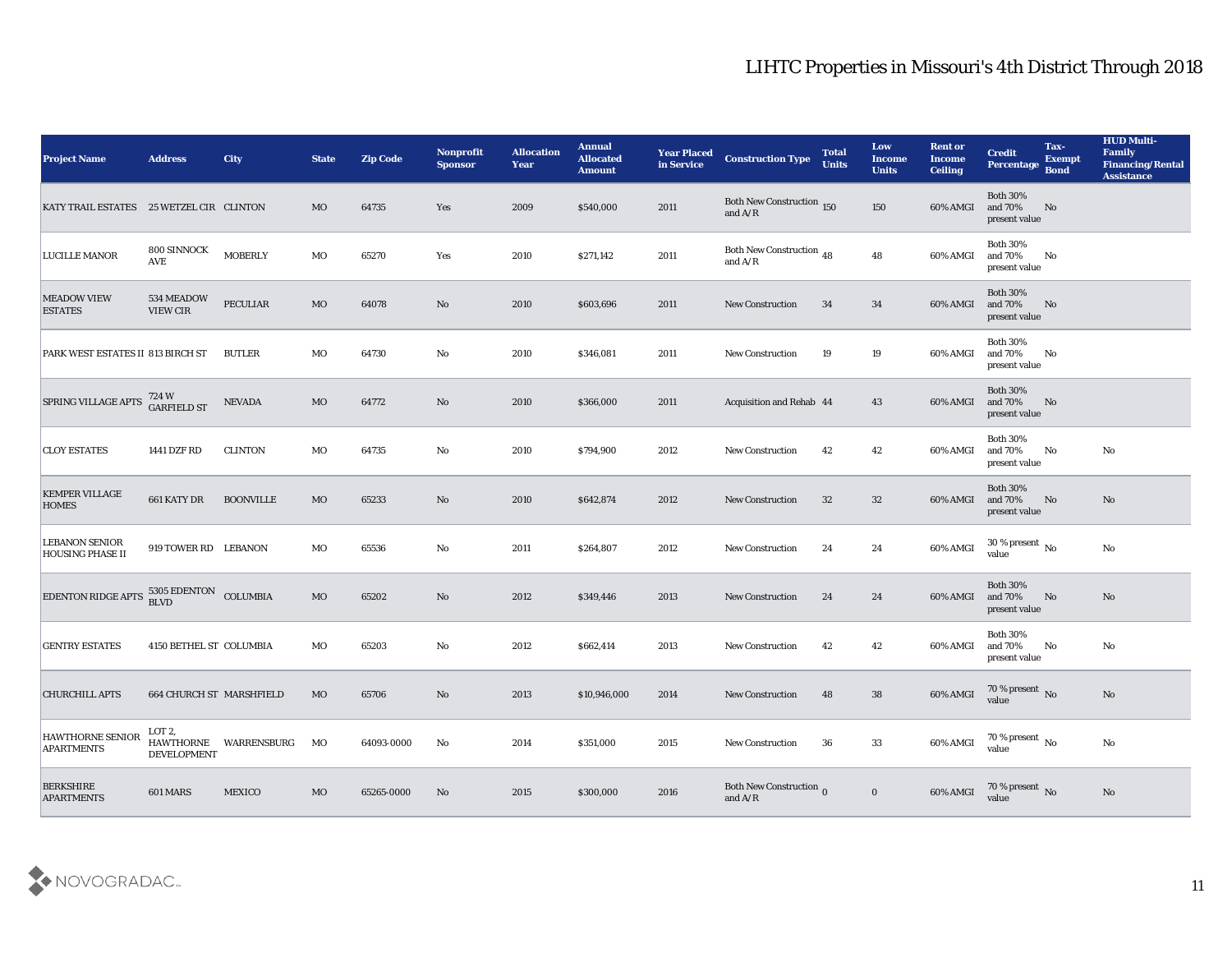| <b>Project Name</b>                                                 | <b>Address</b>                                          | <b>City</b>       | <b>State</b> | <b>Zip Code</b> | Nonprofit<br><b>Sponsor</b> | <b>Allocation</b><br><b>Year</b> | <b>Annual</b><br><b>Allocated</b><br><b>Amount</b> | <b>Year Placed</b><br>in Service | <b>Construction Type</b>  | <b>Total</b><br><b>Units</b> | Low<br><b>Income</b><br><b>Units</b> | <b>Rent or</b><br><b>Income</b><br><b>Ceiling</b> | <b>Credit</b><br>Percentage Bond                 | Tax-<br><b>Exempt</b> | <b>HUD Multi-</b><br>Family<br><b>Financing/Rental</b><br><b>Assistance</b> |
|---------------------------------------------------------------------|---------------------------------------------------------|-------------------|--------------|-----------------|-----------------------------|----------------------------------|----------------------------------------------------|----------------------------------|---------------------------|------------------------------|--------------------------------------|---------------------------------------------------|--------------------------------------------------|-----------------------|-----------------------------------------------------------------------------|
| <b>BRIAR CREEK VILLAS.</b><br>LP                                    | 205<br>CUNNINGHAM<br><b>INDUSTRIAL</b><br><b>PARK</b>   | <b>BELTON</b>     | MO           | 64012-0000      | No                          | 2014                             | \$535,000                                          | 2016                             | <b>New Construction</b>   | $\bf{0}$                     | $\bf{0}$                             | 60% AMGI                                          | 70 % present $\overline{N_0}$<br>value           |                       | No                                                                          |
| <b>DEER BROOK VILLAS</b><br><b>PHASE II</b>                         | 960 MITCHELL<br><b>ROAD</b>                             | <b>SEDALIA</b>    | <b>MO</b>    | 65301-0000      | No                          | 2015                             | \$421,000                                          | 2016                             | <b>New Construction</b>   | $\mathbf{0}$                 | $\bf{0}$                             | 60% AMGI                                          | 70 % present No<br>value                         |                       | No                                                                          |
| MID-MISSOURI<br><b>VETERANS CAMPUS</b>                              | <b>2112 EAST</b><br><b>BUSINESS LOOP COLUMBIA</b><br>70 |                   | MO           | 65201-0000      | No                          | 2016                             | $\$0$                                              | 2016                             | Acquisition and Rehab 0   |                              | $\bf{0}$                             | 60% AMGI                                          | $30$ % present $\,$ $\rm Yes$<br>value           |                       | No                                                                          |
| RIDGEWAY VILLAS AT 301 MOTT<br><b>THE LEGENDS</b>                   | <b>DRIVE</b>                                            | <b>RAYMORE</b>    | MO           | 64083-0000      | No                          | 2014                             | \$620,000                                          | 2016                             | <b>New Construction</b>   | $\bf{0}$                     | $\bf{0}$                             | 60% AMGI                                          | $70\,\%$ present $\,$ No value                   |                       | No                                                                          |
| <b>BEAR CREEK</b><br><b>APARTMENTS</b>                              | 200 UNITY<br><b>DRIVE</b>                               | <b>COLUMBIA</b>   | MO           | 65202-0000      | No                          | 2015                             | \$263,323                                          | 2017                             | Acquisition and Rehab 76  |                              | 76                                   | 60% AMGI                                          | 30 % present<br>value                            |                       | No                                                                          |
| <b>BOONE COUNTY</b><br><b>SPECIAL NEEDS</b><br><b>AFFORDABLE HO</b> | 306 ST. JOSEPH COLUMBIA<br><b>STREET</b>                |                   | MO           | 65201-0000      | No                          | 2016                             | \$370,000                                          | 2017                             | <b>New Construction</b>   | 28                           | 28                                   | 60% AMGI                                          | 70 % present<br>value                            |                       | No                                                                          |
| <b>CALIFORNIA</b><br><b>APARTMENTS</b>                              | <b>1305 WEST</b><br><b>BUCHANAN</b>                     | <b>CALIFORNIA</b> | MO           | 65018-0000      | No                          | 2016                             | \$346,500                                          | 2017                             | Acquisition and Rehab 40  |                              | 40                                   | 60% AMGI                                          | 70 % present<br>value                            |                       | No                                                                          |
| CLOY ESTATES PHASE 1447 E. DZF<br>II L.P.                           | <b>ROAD</b>                                             | <b>CLINTON</b>    | MO           | 64735-0000      | No                          | 2016                             | \$358,000                                          | 2017                             | <b>New Construction</b>   | 28                           | 28                                   | 60% AMGI                                          | 70 % present<br>value                            |                       | No                                                                          |
| <b>HARRISONVILLE</b><br>VILLAS                                      | 501 TIMBER<br><b>DRIVE</b>                              | HARRISONVIILLE MO |              | 64701-0000      | No                          | 2016                             | \$550,000                                          | 2017                             | <b>New Construction</b>   | 48                           | 48                                   | 60% AMGI                                          | 70 % present<br>value                            |                       | $\mathbf{N}\mathbf{o}$                                                      |
| <b>PATHWAYS</b><br><b>WARRENSBURG</b><br><b>APARTMENTS</b>          | <b>606 BURKARTH</b><br><b>ROAD</b>                      | WARRENSBURG       | MO           | 64093-0000      | No                          | 2015                             | \$466,000                                          | 2017                             | <b>New Construction</b>   | 38                           | 38                                   | 60% AMGI                                          | 70 % present<br>value                            |                       | No                                                                          |
| <b>STUART PARKER</b><br><b>APARTMENTS WITH</b><br><b>PAQUIN TOW</b> | 200 UNITY<br><b>DRIVE</b>                               | <b>COLUMBIA</b>   | MO           | 65201-0000      | No                          | 2014                             | \$952,005                                          | 2017                             | Acquisition and Rehab 284 |                              | 284                                  | 60% AMGI                                          | <b>Both 30%</b><br>and 70%<br>$\,$ present value |                       | No                                                                          |
| HARBOR WEST VILLAS DAM ACCESS                                       | <b>17509 NORTH</b><br><b>ROAD</b>                       | WARSAW            | $\rm MO$     | 65355-0000      | $\rm\thinspace No$          | 2016                             | \$411,000                                          | 2018                             | New Construction          | 36                           | 36                                   | 60% AMGI                                          | 70 % present<br>value                            |                       | $\rm No$                                                                    |
| <b>OAK TOWERS</b>                                                   | 700 NORTH<br><b>GARTH</b>                               | COLUMBIA          | $_{\rm MO}$  | 65203-0000      | $\rm\thinspace No$          | 2016                             | \$577,912                                          | 2018                             | Acquisition and Rehab 147 |                              | 147                                  | 60% AMGI                                          | 30 % present<br>value                            |                       | $\mathbf {No}$                                                              |